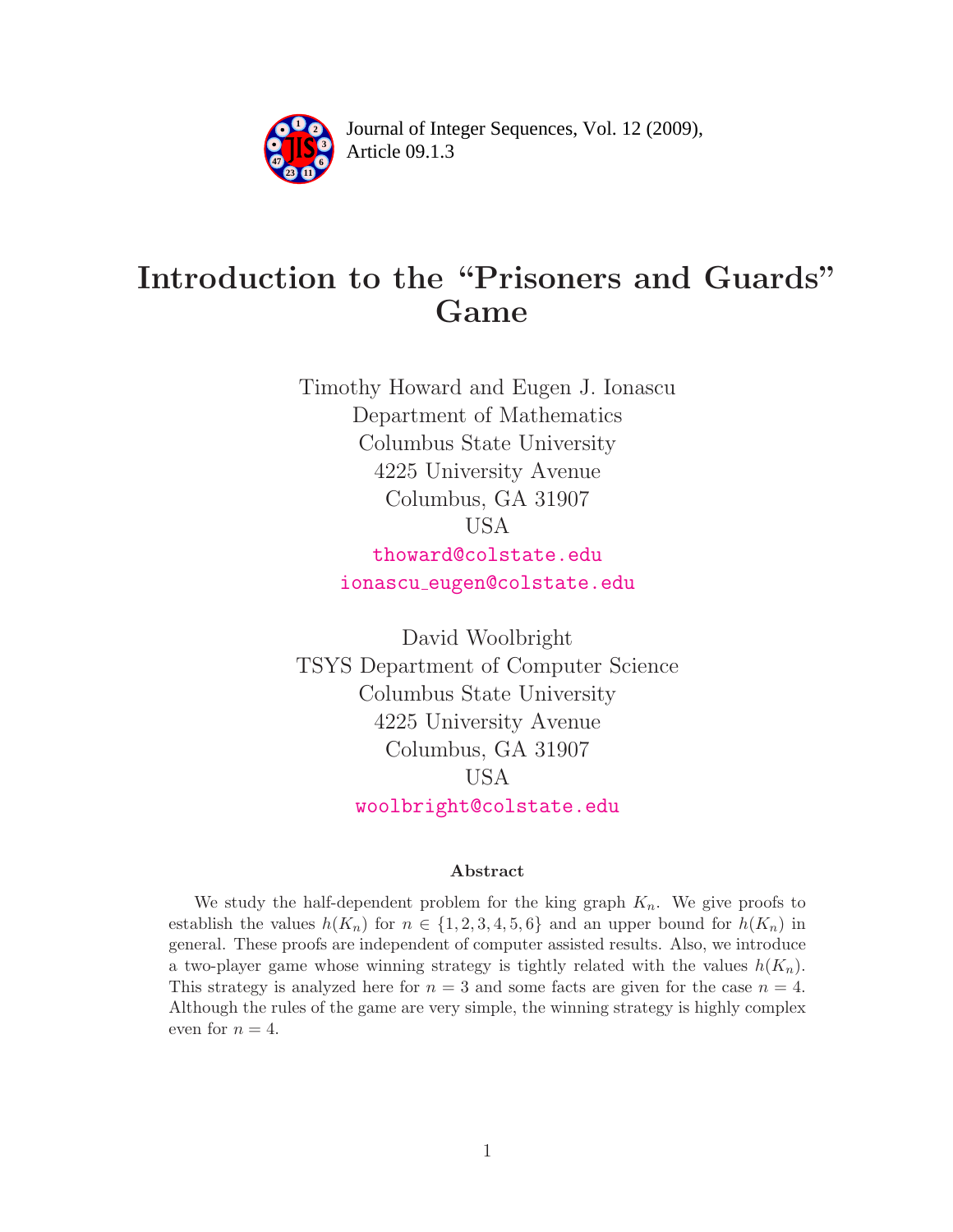#### 1 Introduction

Suppose that you are competing in a two-player game in which you and your opponent attempt to pack as many "prisoners" as possible on the squares of an  $n \times n$  checkerboard; each prisoner has to be "protected" by an appropriate number of guards. Initially, the board is covered entirely with guards. The players – designated as "red" and "blue", with red going first – take turns adjusting the board configuration using one of the following rules in each turn:

- I. Replace one guard with a prisoner of the player's color.
- II. Replace one prisoner of either color with a guard and replace two other guards with prisoners of the player's color.

That is, each player takes a turn increasing the total number of prisoners by one. We require that, at every stage of the game, the number of guards adjacent to a given prisoner is not less than the number of prisoners lying adjacent to that prisoner. The squares adjacent to a given square are those squares, situated directly above, below, to the left, to the right, or diagonal to the square in question. An arrangement of prisoners and guards that satisfies this requirement and has exactly one occupant per square is called a *valid board*. The game ends when neither player can further adjust the board using rules I and II while maintaining a valid board. The player whose color represents more prisoners is the winner. This is the game of Prisoners and Guards – a game that can be played and analyzed without extensive knowledge of mathematics. We invite the reader to play the game online by running the Java Applet available at [http://csc.colstate.edu/woolbright/.](http://csc.colstate.edu/woolbright/)

The guards in this game are related to the half domination set in the king's graph as introduced in a paper by Dunbar, Hoffman, Laskar, and Markus [\[3\]](#page-17-0). Similar domination problems have been studied by Bode, Harborth, and Harporth [\[2\]](#page-17-1), Dutton, Lee, and Brigham [\[4\]](#page-17-2), Watkins, Ricci, and McVeigh [\[9\]](#page-18-0) and many others. Two concepts in the domination literature very closely related to ours are those of unfriendly partition [\[1\]](#page-17-3) and global offensive alliance [\[8\]](#page-18-1). At the end of Section [4](#page-8-0) we show how some of our estimates relate to a general result in [\[8\]](#page-18-1).

The Prisoners and Guards game originated as a puzzle created by the third author with a focus on minimizing the size of the dominating set (the guards).

In the two-player game, one fundamental question that naturally arises is "How do we decide when the game is over?" The short answer is that the game is over when the board configuration has reached a maximal state. A valid board to which no adjustments can be made to increase the total number of prisoners is called a *maximal* board. One can also define a maximum configuration as being an arrangement of prisoners and guards that has the greatest number of prisoners of all valid boards. Clearly, every maximum configuration is a maximal configuration. For  $n \in \{1, 2, 3\}$  all maximal boards are also maximum configurations. We will see examples of  $4\times 4$  boards that are maximal but do not contain maximum configurations. Let  $P(n)$  denote the number of prisoners in a maximum configuration. Finding the exact values of the sequence  $\{P(n)\}_{n=1}^{\infty}$  will help us determine when to end the game. It also proves an interesting avenue for exploration on its own.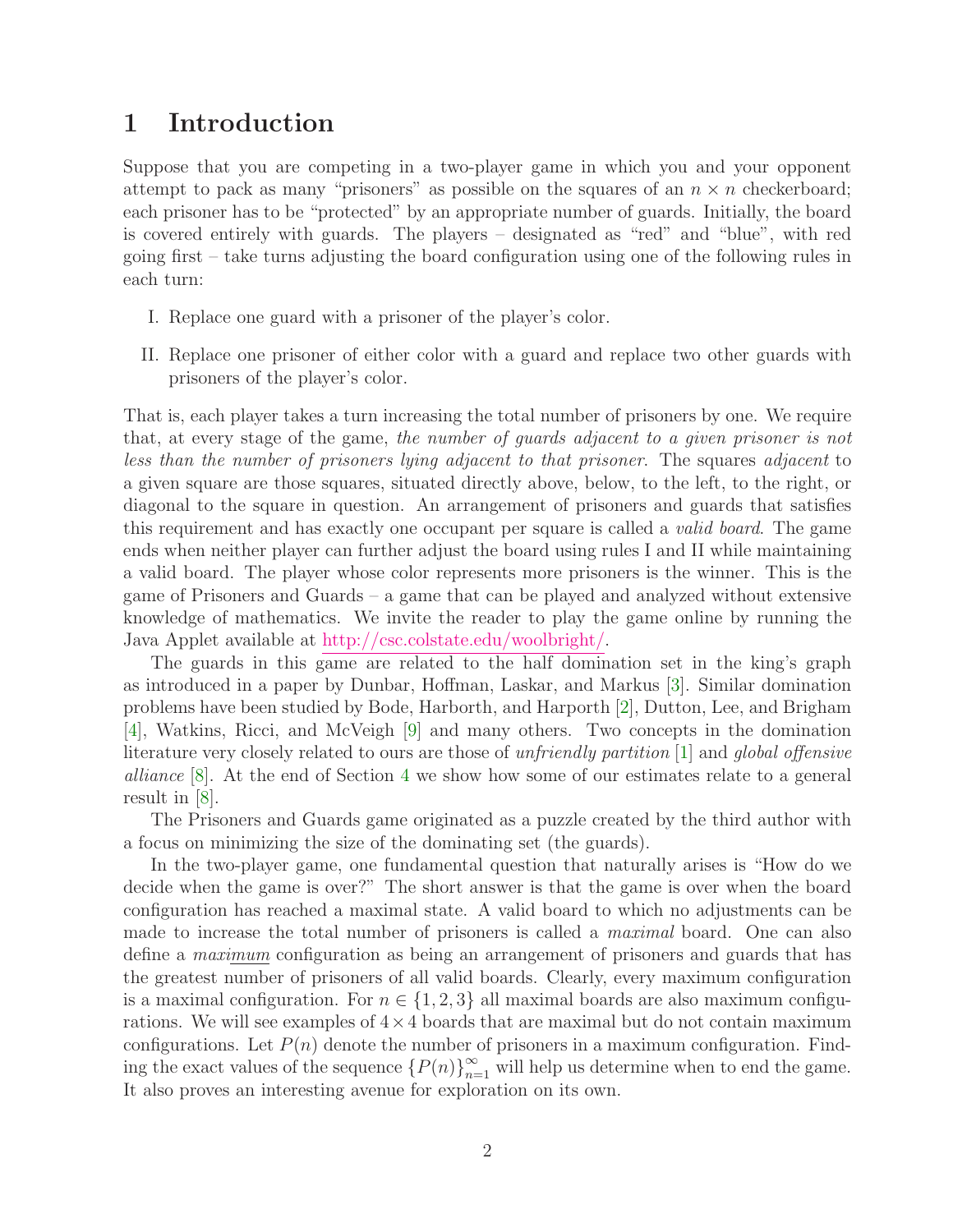Since the lone square on a  $1 \times 1$  board has no adjacent squares, we can place a prisoner in it and be sure that there are at least as many guards as prisoners lying in all adjacent squares – none. Therefore, we have  $P(1) = 1$ . By exhaustively checking all sixteen  $2 \times 2$ cases, we find eleven valid boards, each having zero, one, or two prisoners. Thus,  $P(2) = 2$ . We analyze the cases  $n = 3, 4, 5,$  and 6 in sections [2](#page-2-0) and [3.](#page-5-0) Exact values for  $P(n)$ ,  $n \in \{7, 8, 9, 10, 11\}$ , are  $P(7) = 28$ ,  $P(8) = 39$ ,  $P(9) = 49$ ,  $P(10) = 59$  and  $P(11) = 73$ , and for the corresponding maximum configuration one can consult a paper by Ionascu, Pritikin, and Wright [\[7\]](#page-18-2), who employ among various methods binary linear programming techniques in the study of  $P(n)$ . However, in this paper we include proofs for the above mentioned cases which are independent of computer searches and short enough to be read with ease. In Section [4](#page-8-0) we also obtain an upper bound on  $P(n)$ ; this is about the best that we can say for  $n \geq 12$ . In Section [5](#page-13-0) we show how this technique from Section [4](#page-8-0) can be used in order to completely answer the best density  $1/2$ -domination problem in grid type graphs.

#### <span id="page-2-0"></span>2 The game analysis for  $n = 3$  and  $n = 4$

Playing Prisoners and Guards on a  $1 \times 1$  board or on a  $2 \times 2$  board is not all that interesting. When we increase the board size slightly and consider the game on a  $3 \times 3$  board, strategy becomes more of a factor. We will see that the arrangement in Figure [1](#page-2-1) is a maximum configuration, as we establish in Theorem [2.](#page-3-0) We use the diamond to represent prisoners and blank squares represent guards.

<span id="page-2-1"></span>Figure 1: Maximum 3x3 Board

In fact, this is the only maximal arrangement (up to a rotation). Let us observe that a maximal board permits no adjustments using either Rule I or Rule II. First we consider arrangements that are maximal with respect to Rule I (i.e. one cannot simply add more prisoners in the existing configuration).

Perhaps it is not difficult to convince oneself that any valid board having zero, one, or two prisoners can be adjusted using Rule I; after factoring out rotations and reflections, there are ten unique cases to check. Therefore, a maximal board must have at least three prisoners. Figure [2](#page-3-1) depicts all valid boards (up to rotations and reflections) that contain three, four, or five prisoners and are maximal with respect to Rule I.

Each one of these configurations can be adjusted to match the arrangement in Figure [1](#page-2-1) by using Rule II (and one or more adjustments using Rules I and II in some of the cases). It follows that a maximal  $3 \times 3$  board must contain at least six prisoners. We record this fact in the following lemma.

<span id="page-2-2"></span>**Lemma 1.** Any maximal  $3 \times 3$  board has at least six prisoners.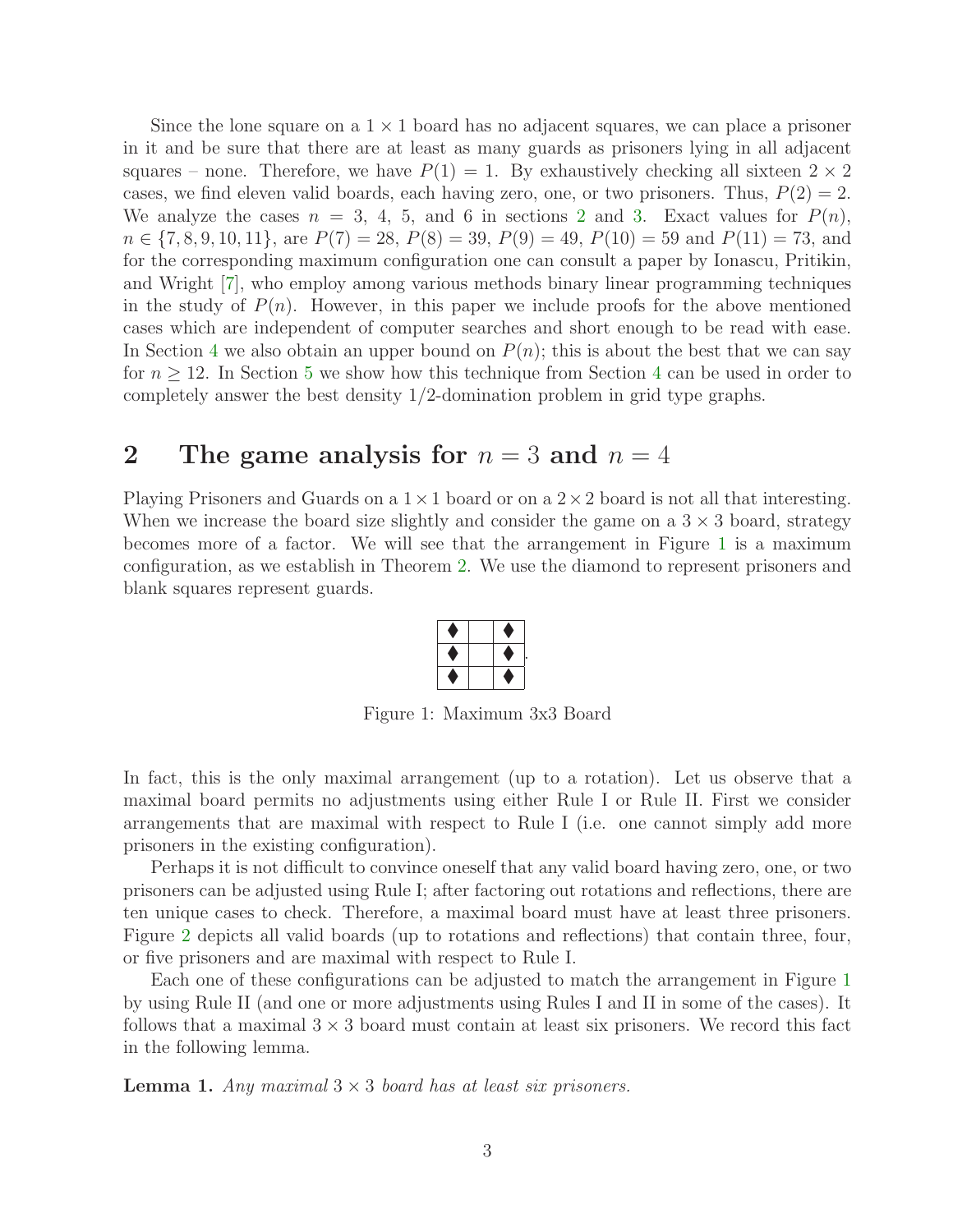

<span id="page-3-1"></span>Figure 2:  $3 \times 3$  Boards that are Maximal w.r.t. Rule I

With Figure [1,](#page-2-1) we see that a valid  $3 \times 3$  configuration can have six prisoners. Does there exist a valid configuration with more than six prisoners? Suppose that a  $3 \times 3$  board arrangement contains seven prisoners (and two guards). Since there are four non-corner edge squares, a prisoner must occupy at least one of them. Since this prisoner lies adjacent to at most two guards, the board cannot be valid. These observations, Lemma [1,](#page-2-2) and the fact that Figure [1](#page-2-1) depicts a valid configuration with six prisoners lead us to the following conclusion.

#### <span id="page-3-0"></span>**Theorem 2.** A maximum  $3 \times 3$  board contains six prisoners, i.e.  $P(3) = 6$ .

As a matter of fact, the configuration shown in Figure [1](#page-2-1) is the only maximal  $3 \times 3$  board (up to a rotation of the board). From this we learn that the second player has a good chance to win by using Rule II all of the time. The first player may force a tie if she can lead the board configuration in such a manner that will require her opponent to use Rule I. In fact, this is manageable if she plays into the pattern in Figure [1,](#page-2-1) forcing the second player to use Rule I in the last step and so the final board will have an equal number of prisoners of each color.

We now turn our attention to  $4 \times 4$  boards. This board size proves interesting because there exist many maximal arrangements that are not maximum configurations. We include some maximal arrangements with eight prisoners in Figure [3](#page-3-2) that we found but there may be others.



<span id="page-3-2"></span>Figure 3: Some Maximal  $4 \times 4$  Boards

If we factor out rotations and reflections of the board, there are three maximum arrange-ments as depicted in Figure [4.](#page-4-0) We obtained these via an exhaustive search of all  $4 \times 4$  valid boards and verified that there are no other equivalence classes.

To prove something about maximum  $4 \times 4$  board configurations, it helps to dissect the board and consider what can happen in the vicinity of the corner squares. Suppose that we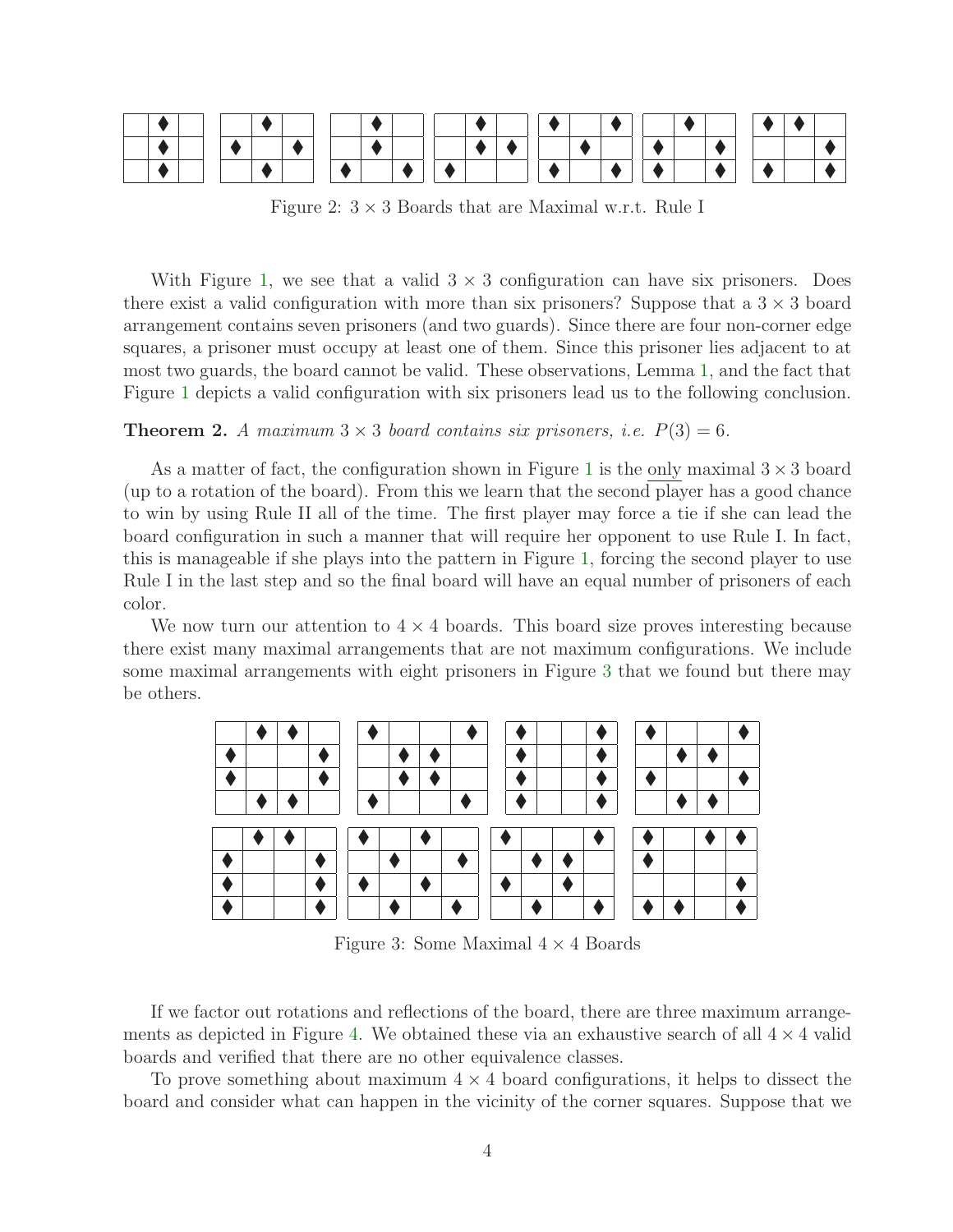|  |  | $\bullet$ $\qquad$ | $\bullet$ $\mathord{\hspace{1pt}\text{--}\hspace{1pt}}$ | $\bullet$ | $\begin{array}{c c c c c} \hline \textbf{1} & \textbf{0} & \textbf{0} & \textbf{0} \\ \hline \textbf{2} & \textbf{0} & \textbf{0} & \textbf{0} & \textbf{0} \\ \hline \textbf{3} & \textbf{0} & \textbf{0} & \textbf{0} & \textbf{0} & \textbf{0} \\ \hline \textbf{4} & \textbf{0} & \textbf{0} & \textbf{0} & \textbf{0} & \textbf{0} & \textbf{0} \\ \hline \textbf{5} & \textbf{0} & \textbf{0} & \textbf{0} & \textbf{0} & \$ | r. |  |  |
|--|--|--------------------|---------------------------------------------------------|-----------|------------------------------------------------------------------------------------------------------------------------------------------------------------------------------------------------------------------------------------------------------------------------------------------------------------------------------------------------------------------------------------------------------------------------------------|----|--|--|
|  |  |                    |                                                         |           |                                                                                                                                                                                                                                                                                                                                                                                                                                    |    |  |  |
|  |  |                    |                                                         |           |                                                                                                                                                                                                                                                                                                                                                                                                                                    |    |  |  |
|  |  |                    |                                                         |           |                                                                                                                                                                                                                                                                                                                                                                                                                                    |    |  |  |

<span id="page-4-0"></span>Figure 4: Maximum  $4 \times 4$  Boards

have a  $2 \times 2$  block C of squares situated in one corner of the board. If the corner square within  $C$  does not contain a guard, then it contains a prisoner. If the latter is the case, then C must contain at least two guards. Thus we have established the following fact.

<span id="page-4-2"></span>**Lemma 3.** If C is a  $2 \times 2$  corner block within a valid board  $(n \geq 2)$ , then it must contain at least one guard.

With this in mind, we are equipped to consider maximum  $4 \times 4$  boards by partitioning them into four  $2 \times 2$  corner blocks and following through with the consequences. This will lead us to the conclusion of the next proposition.

<span id="page-4-3"></span>**Proposition 4.**  $P(4) = 9$ . That is, every maximum  $4 \times 4$  valid board has nine prisoners.

*Proof.* Since the configurations in Figure [4](#page-4-0) are valid and each contains nine prisoners, it follows that  $P(4) \geq 9$ . It is enough to show that  $P(4) \leq 9$ . We therefore assume that there exists a valid board B with ten or more prisoners. By dropping prisoners if necessary, we can say there are exactly ten. We shall see that this leads to a contradiction. We partition B into four  $2 \times 2$  blocks as indicated in Figure [5\(](#page-4-1)a).



<span id="page-4-1"></span>Figure 5: Block Partitions of a  $4 \times 4$  Board

Since by assumption the board contains ten prisoners, it follows from Lemma [3](#page-4-2) that at least two of these blocks must contain three prisoners each. Without loss of generality, assume that the upper left block is one of them. We see in the proof of Lemma [3](#page-4-2) that the lone guard must lie in square  $b_{11}$ , as depicted in Figure [5\(](#page-4-1)b).

For the board to be valid, the non-corner edge prisoners in  $b_{12}$  and  $b_{21}$  must each lie adjacent to three guards. This is only possible if guards lie in the squares  $b_{13}$ ,  $b_{23}$ ,  $b_{31}$ , and  $b_{32}$ , as Figure [5\(](#page-4-1)b) indicates. As previously noted, at least two of the blocks must contain three prisoners each. The only way to achieve this will be for the lower right block to have three prisoners, with a guard in  $b_{44}$  as shown in Figure [5\(](#page-4-1)c).

Now we see that the prisoners situated in squares  $b_{34}$  and  $b_{43}$  necessitate the presence of guards in squares  $b_{24}$  and  $b_{42}$ . By placing prisoners in all squares not yet committed, we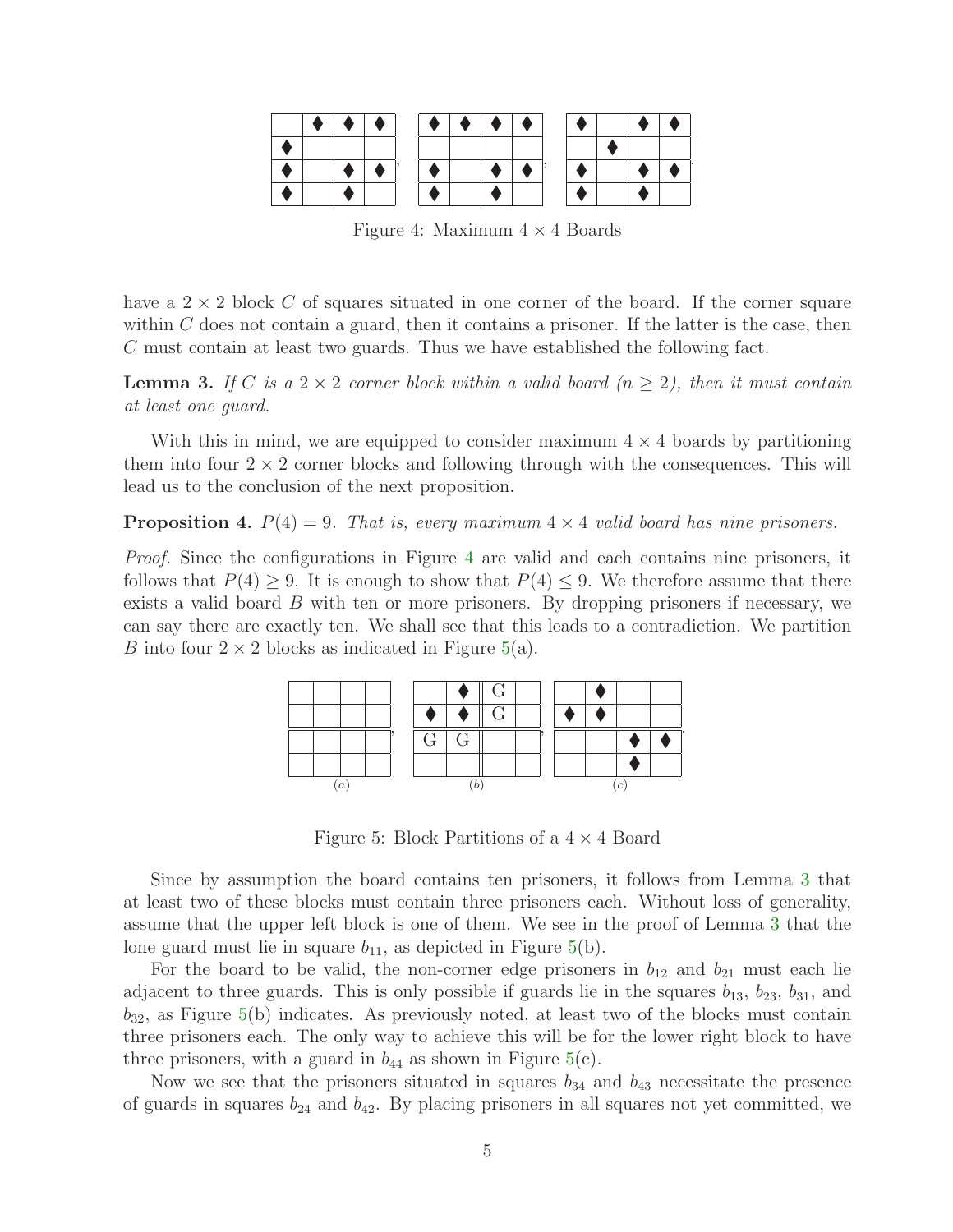will have a total of only eight prisoners on the board, contradicting our assumption that the board has ten prisoners. Thus, our assumption was invalid.  $\Box$ 

#### <span id="page-5-0"></span>3 Analysis of the  $5 \times 5$  and  $6 \times 6$  Cases

<span id="page-5-4"></span>In our analysis of  $5 \times 5$  and  $6 \times 6$  board configurations, we will partition the boards into  $3 \times 3$  blocks. The following lemma will help in the examination of these blocks.

**Lemma 5.** If C is a  $3 \times 3$  corner block within a valid board  $(n > 3)$ , then it must contain at least three guards. Moreover, if  $C$  contains exactly three guards, then it must contain a prisoner diagonally opposite (within  $C$ ) to the corner square.

*Proof.* Assume that there exists a valid  $n \times n$   $(n > 3)$  board configuration with a  $3 \times 3$ corner block C that contains only two guards. Without loss of generality, suppose that  $C$  is situated in the upper left corner of the board. Since four guards are required to protect a prisoner residing on an interior square, and we have two guards, a guard must occupy  $c_{22}$ . Since, by assumption, there remains only one more guard, there must lie a prisoner in  $c_{12}$  or  $c_{21}$ . However, three guards are required to cover a prisoner that is situated in a non-corner edge square. Hence, the board cannot be valid and we have a contradiction.

To establish the last part of our lemma, let us observe that since one guard must occupy  $c_{22}$ , if another one of the guards were located in  $c_{33}$  then we would have a prisoner in either  $c_{12}$  or  $c_{21}$  without a sufficient number of adjacent guards.  $\Box$ 

Possible arrangements, up to a reflection about the main diagonal, appear in Figure [6.](#page-5-1) As we can see, all these configurations have a prisoner in  $c_{33}$ .

|           | ∣ ∣ ∢ |   | $\bullet \mid \; \; \bullet$ |           |            |  |
|-----------|-------|---|------------------------------|-----------|------------|--|
|           |       |   |                              |           |            |  |
| $\bullet$ |       | . |                              | $\bullet$ | <b>.</b> . |  |

<span id="page-5-1"></span>Figure 6: Possible  $3 \times 3$  UL Corner Blocks With 3 Guards,  $(n > 3)$ 

Now, we are ready to consider the  $5 \times 5$  case. The only maximum configuration (up to rotations) is illustrated in Figure [7.](#page-5-2) Proposition [6](#page-5-3) establishes that this is a maximum  $5 \times 5$ board configuration.

| × |  |   |
|---|--|---|
|   |  |   |
|   |  | × |
|   |  |   |

<span id="page-5-3"></span><span id="page-5-2"></span>Figure 7: The Maximum  $5 \times 5$  Board Configuration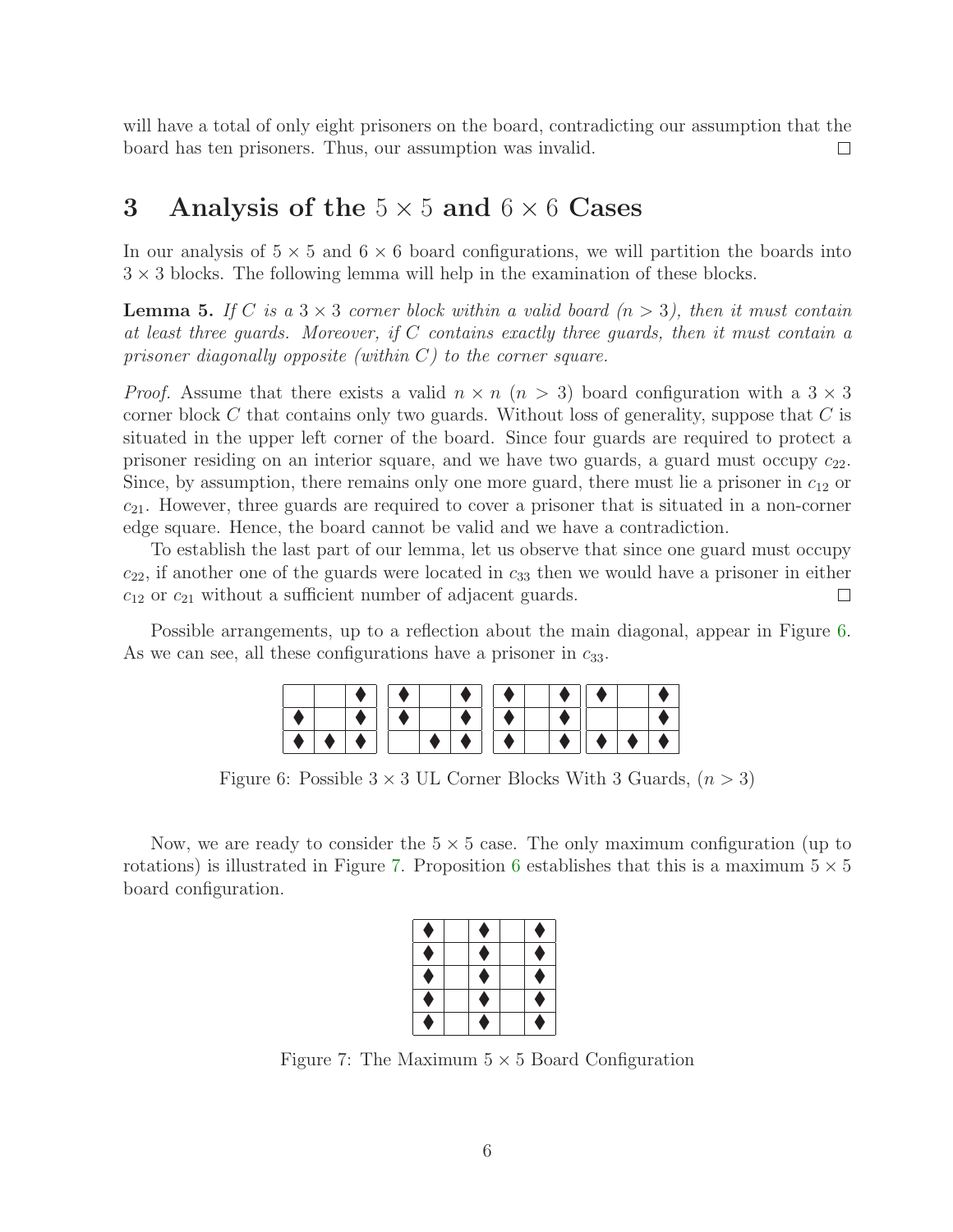**Proposition 6.** A maximum  $5 \times 5$  board configuration contains fifteen prisoners; that is,  $P(5) = 15.$ 

*Proof.* Assume that there exists a valid  $5 \times 5$  board configuration with 16 or more prisoners. We will see that this leads to a contradiction.

Divide the  $5 \times 5$  board into two opposite (overlapping) corner  $3 \times 3$  blocks, A and C, that have a square in common and two  $2 \times 2$  opposite corner blocks, B and D, as illustrated in Figure [8\(](#page-6-0)a).



<span id="page-6-0"></span>Figure 8: Partitions of the  $5 \times 5$  Board

According to Lemma [5,](#page-5-4) the two  $3 \times 3$  blocks A and C collectively contain at most  $2(6) - 1 = 11$  prisoners since the shared square (common to blocks A and C) must contain a prisoner if at least one of blocks A and C has six prisoners. Hence at least one of the  $2 \times 2$ blocks must have three prisoners.

Recall that Lemma [3](#page-4-2) establishes that each of blocks B and D contains at most three prisoners. Thus, for the board to contain a total of at least sixteen prisoners we must find either ten or eleven prisoners shared in blocks A and C.

Case 1. Blocks A and C share 11 prisoners. In this case, one of the  $2 \times 2$  blocks holds three prisoners and the other holds at least two prisoners. Also the blocks A and C must have six prisoners each. Without loss of generality, let us suppose that the  $B$  block has three prisoners; then the one guard must lie in the  $(1,5)$  position. To cover the three prisoners in block B, guards must be placed in the  $(1,3)$ ,  $(2,3)$ ,  $(3,4)$ , and  $(3,5)$  positions (refer to Figure [8\(](#page-6-0)b)). For the board to be valid, block A (or its diagonal reflection) must match one of the corner blocks depicted in Figure [6.](#page-5-1) None of these allows guards in both the (1,3) and the (2,3) positions. Therefore, the board is not valid and we have a contradiction in this case.

**Case 2. Blocks** A and C share 10 prisoners. In this case, each of the  $2 \times 2$  blocks B and D holds three prisoners. In order to maintain a valid board configuration, we are then forced to place guards in the  $(1,3)$ ,  $(1,5)$ ,  $(2,3)$ ,  $(3,1)$ ,  $(3,2)$ ,  $(3,4)$ ,  $(3,5)$ ,  $(4,3)$ , and  $(5,3)$ positions as indicated in Figure  $8(c)$  $8(c)$ . But then there remain only nine uncommitted squares in which to place the ten prisoners that blocks  $A$  and  $C$  are supposed to share. Thus, we also find a contradiction in this case.  $\Box$ 

For  $n = 6$  all maximum boards amount to rotations or small perturbations of the ar-rangement in Figure [3,](#page-7-0) the validity of which yields the lower bound  $P(6) \geq 22$ . We will show that, in fact,  $P(6) = 22$  by an analysis of manageable size. Dunbar, Hoffman, Laskar, and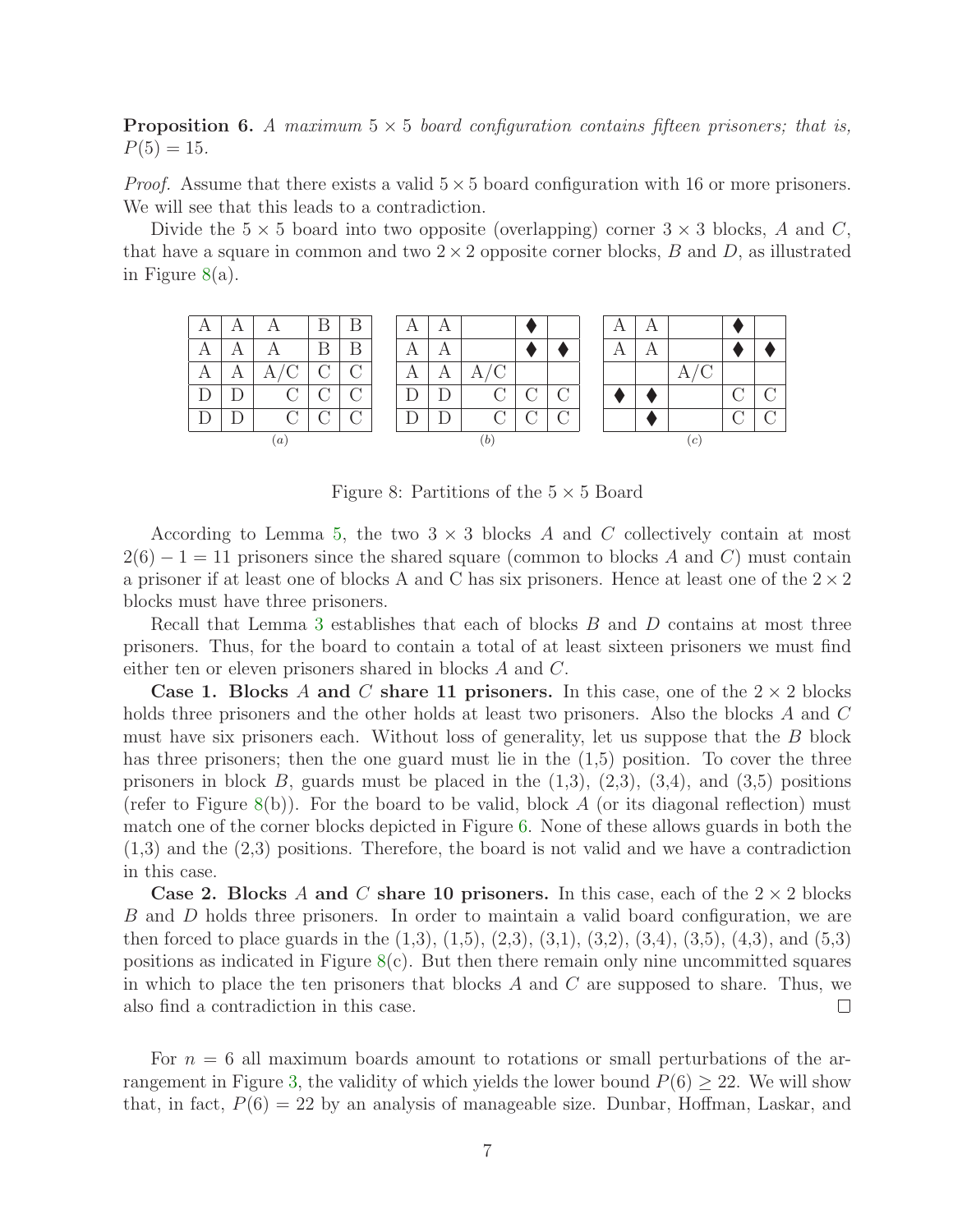Markus assert (without proof) a fact about 1/2-domination in the king's graph dimension 6 which, if true, implies that  $P(6) = 22$  [\[3\]](#page-17-0). This is indeed the case, as we shall establish next. We use a more specific version of Lemma [5](#page-5-4) in order to obtain this fact.

| ۸ | ۰                                                                                                                                | ۰ | n |
|---|----------------------------------------------------------------------------------------------------------------------------------|---|---|
| Ô | ۰                                                                                                                                |   | Ê |
| Â | Ô                                                                                                                                | ٠ | P |
| ۰ | Ô                                                                                                                                | O | m |
| ۹ | erialistik<br>1970 - Paul Barnett, filosof filosof eta internationalistik<br>1970 - Paul Barnett, filosof eta internationalistik |   |   |
| n | Â                                                                                                                                | Ô | × |

<span id="page-7-0"></span>Figure 9: A Maximum  $6 \times 6$  Board Configuration

<span id="page-7-1"></span>**Lemma 7.** If C is a  $3 \times 3$  corner block holding six prisoners within a valid board  $(n > 3)$ , where  $c_{11}$  is the corner square, then up to a diagonal symmetry the block has one of the four arrangements in Figure [6.](#page-5-1)

*Proof.* By Lemma [5,](#page-5-4) the position  $c_{22}$  must have a guard as we have seen and also one of the positions  $c_{12}$  or  $c_{21}$  must have a guard or we will require four guards to cover it. By symmetry we can assume we have a guard at  $c_{12}$ . If we have a prisoner at  $c_{21}$  then this leaves three possibilities for the third guard. Adding in the case with guards in  $c_{21}$  and  $c_{21}$ , we see that there are only four configurations (up to rotation and/or diagonal reflection), as shown in Figure [6,](#page-5-1) of  $3 \times 3$  corner blocks that contain six prisoners.  $\Box$ 

**Proposition 8.** A maximum  $6 \times 6$  board contains twenty two prisoners. That is,  $P(6) = 22$ .

*Proof.* We have observed that  $P(6) > 22$ . To verify that  $P(6) < 22$  let us assume the existence of a valid arrangement  $C$  with 23 prisoners; we shall see that this leads to a contradiction. By Lemma [5,](#page-5-4) three of the four  $3 \times 3$  corner blocks have six prisoners and one has five prisoners. Without loss of generality, we may assume that the block with five prisoners is the lower right one. By Lemma [7](#page-7-1) and by symmetry, we can assume that the block in the upper left corner is one of those in Figure [6.](#page-5-1) Possibilities for the upper right  $3\times3$ corner block can be generated from arrangements found in Figure [6](#page-5-1) first by reflecting them about their vertical axis. Secondly, three more possibilities are generated by reflecting about counter-diagonal of what is obtained after the first reflection. We summarize the possibilities for the upper right block in Figure [10.](#page-7-2)

|  |  |  |  | $\bullet$ $\hphantom{a}$ $\hphantom{a}$ | $\bullet$ $\mathsf{I}$ |  |  | $\blacktriangleright$ 1 | $\bullet$ $\mathord{\hspace{1pt}\text{--}\hspace{1pt}}$ |  |  |  |
|--|--|--|--|-----------------------------------------|------------------------|--|--|-------------------------|---------------------------------------------------------|--|--|--|

<span id="page-7-2"></span>Figure 10: Possible Upper Right  $3 \times 3$  Corner Blocks

Technically we need to analyze 28 possibilities but let us observe that by taking any of the four arrangements in Figure [6](#page-5-1) as the upper left corner and any of the arrangements in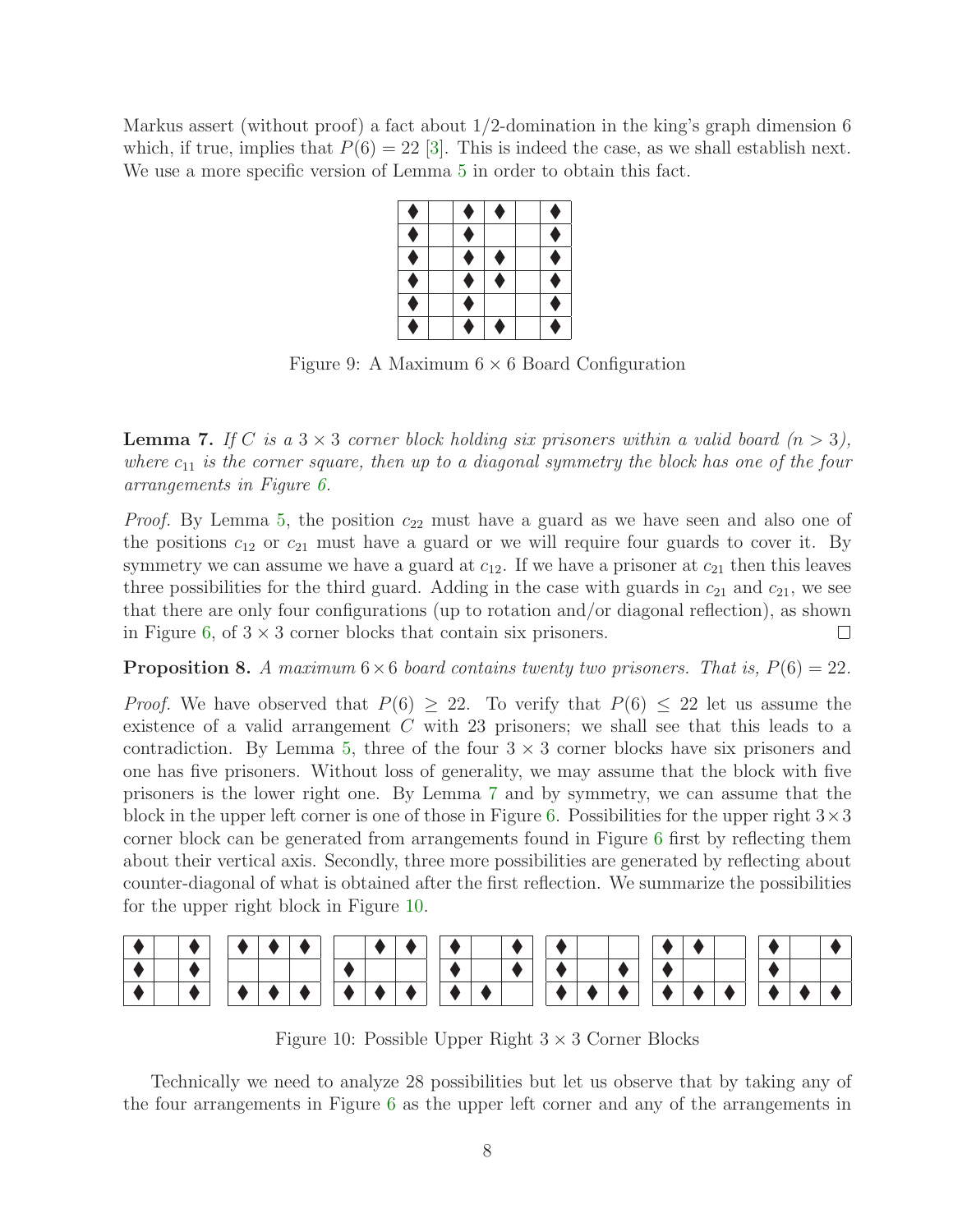Figure [10](#page-7-2) with the exception of the third one, in the upper right corner, will put a prisoner in the  $c_{14}$  position which will not be adequately covered by guards. If we choose the third configuration from Figure [10](#page-7-2) in the upper right corner, then this will put a prisoner at  $c_{24}$ which will not have enough guards around it. This contradicts the existence of a configuration with 23 prisoners or more.  $\Box$ 

We suspect that this block partition approach can be adapted to compute or bound  $P(n)$ for larger sizes of n, although this approach could turn out to be quite lengthy. These proofs may very well be pursued as undergraduate research projects.

### <span id="page-8-0"></span>4 Upper bound for  $P(n)$  and the deficiency function

As the board size grows larger, establishing the exact number of prisoners on a maximum board becomes increasingly difficult. The proof of Proposition [4](#page-4-3) foreshadows the importance of finding useful upper bounds on  $P(n)$ . In this section, we construct a tool that will help in establishing these bounds – the deficiency matrix. We then use the deficiency matrix to determine a general upper bound for  $P(n)$ .

Suppose that we have fixed the board size at  $n \times n$  ( $n \geq 3$ ). With each configuration, we associate a binary matrix  $X = (x_{ij})$  defined by

$$
x_{ij} = \begin{cases} 1, & \text{if a prisoner lies in the } (i, j) \text{ position;} \\ 0, & \text{if a guard lies in the } (i, j) \text{ position.} \end{cases}
$$

Many who work in combinatorics and graph theory, such as Hedetniemi, Hedetniemi, and Reynolds [\[6\]](#page-17-4) have employed this idea. In any local measure of optimality we must be attentive to the number of prisoners lying in squares adjacent to a particular square; we let  $x_{ij}^*$  denote the number of prisoners lying in squares adjacent to the  $(i, j)$  square.

The deficiency matrix serves as an ad-hoc, local measure of the optimality of a given board configuration. Its construction arises from our observations and conjectures of maximum board configurations. We define the deficiency matrix  $\delta = (\delta_{ij})$  by

 $\delta_{ij}$  = expectation –  $x^*_{ij}$ , where

|                 | 1, if $(i, j)$ is a corner square with                                                                       | $x_{ij} = 1;$ |
|-----------------|--------------------------------------------------------------------------------------------------------------|---------------|
|                 | 2, if $(i, j)$ is a corner square with                                                                       | $x_{ii}=0;$   |
|                 |                                                                                                              |               |
| $expectation =$ | 2, if $(i, j)$ is an edge square with $x_{ij} = 1$ ;<br>4, if $(i, j)$ is an edge square with $x_{ij} = 0$ ; |               |
|                 | 4, if $(i, j)$ is an interior square with $x_{ij} = 1$ ;                                                     |               |
|                 | 6, if $(i, j)$ is an interior square with $x_{ij} = 0$ .                                                     |               |

Figure [11](#page-9-0) depicts a  $4 \times 4$  non-maximal board configuration and its corresponding deficiency matrix. The positive entries in the deficiency matrix indicate areas of the board that are thought to be less than optimal; the 2's indicate that the "worst" deficiencies occur on the corresponding interior squares.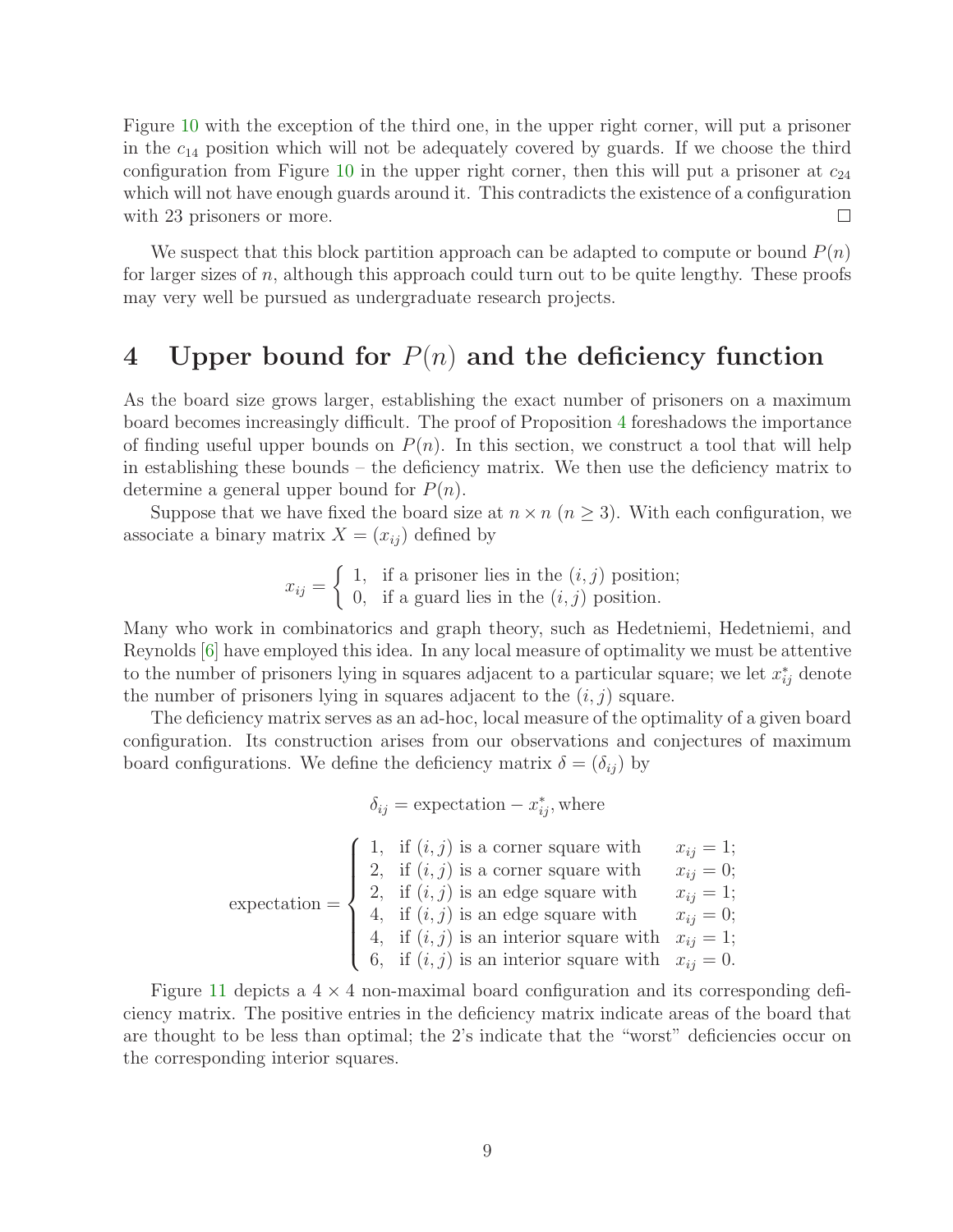|  |  |  | L             | $\left( \right)$ |  |
|--|--|--|---------------|------------------|--|
|  |  |  | $\Box$        | 2 <sub>1</sub>   |  |
|  |  |  | $\mathcal{L}$ |                  |  |
|  |  |  |               |                  |  |

<span id="page-9-0"></span>Figure 11: Non-maximal  $4 \times 4$  Board and Its Deficiency Matrix

Since we use these values to obtain an upper bound on  $P(n)$ , it helps to first consider bounds on  $\delta_{ij}$  for  $1 \le i, j \le n$ . Suppose that the  $(i, j)$  square contains a prisoner. If  $(i, j)$  is a corner square, then at least two of the three adjacent squares must contain guards; therefore  $x_{ij}^* \leq 1$  and in checking our expectation value above we see that  $\delta_{ij} \geq 0$ . Likewise, if  $(i, j)$ is an edge square containing a prisoner or an interior square with a prisoner, we find that  $\delta_{ij} \geq 0$ .

Suppose that we find a guard in a corner square  $(i, j)$ . Then three squares lie adjacent to this square, so we find at most three prisoners in the neighboring squares. Therefore,  $x_{ij}^* \leq 3$ and so  $\delta_{ij} \geq -1$ . Via similar considerations, we find that if a guard occupies an edge square then  $\delta_{ij} \geq -1$  and for an interior square we get  $\delta_{ij} \geq -2$ .

We define the *net deficiency of a board configuration* as the sum of all entries in the deficiency matrix,

$$
\Delta = \sum_{i,j=1}^n \delta_{ij}.
$$

For instance, the board configuration in Figure [11](#page-9-0) has a net deficiency of 8. We expect maximum board configurations to correspond to minimum net deficiency values. We will relate  $\Delta$  to the overall number of guards in a given board configuration. Let  $P_C$  and  $G_C$ denote the total number of prisoners and guards, respectively, found in the corner squares. Similarly,  $P_E$  and  $G_E$  refer to the prisoners and guards in edge squares, and  $P_I$  and  $G_I$  refer to prisoners and guards in interior squares. With this notation we have

$$
\Delta = \sum_{\text{corners}} \delta_{ij} + \sum_{\text{edges}} \delta_{ij} + \sum_{\text{interior}} \delta_{ij}
$$
  
\n
$$
\geq (0 \cdot P_C - 1 \cdot G_C) + (0 \cdot P_E - 1 \cdot G_E) + (0 \cdot P_I - 2 \cdot G_I)
$$
  
\n
$$
= -G_C - G_E - 2 \cdot G_I.
$$

<span id="page-9-1"></span>This establishes the next lemma.

**Lemma 9.** The net deficiency of a given configuration satisfies the inequality  $\Delta \geq -G_C$  –  $G_E-2\cdot G_I$ .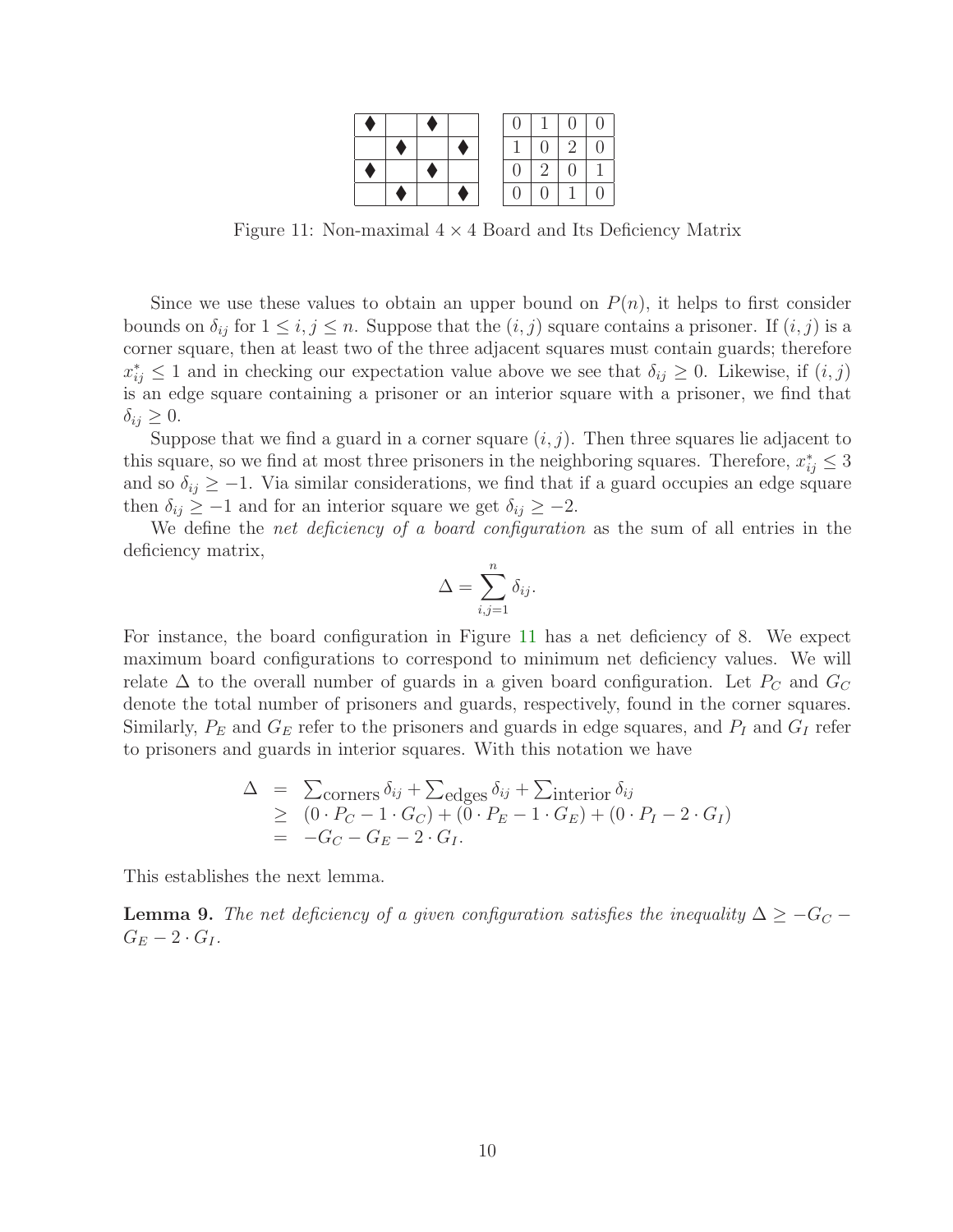Now we are ready to think about bounding the size of  $P(n)$ . Observe that

<span id="page-10-0"></span>
$$
4x_{ij} + x_{ij}^* = \begin{cases} 8 - \delta_{ij}, \text{if } x_{ij} = 1 \text{ and } (i, j) \text{ is an interior square;} \\ 6 - \delta_{ij}, \text{if } x_{ij} = 0 \text{ and } (i, j) \text{ is an interior square.} \end{cases}
$$

$$
3x_{ij} + x_{ij}^* = \begin{cases} 5 - \delta_{ij}, & \text{if } x_{ij} = 1 \text{ and } (i, j) \text{ is an edge square;}\\ 4 - \delta_{ij}, & \text{if } x_{ij} = 0 \text{ and } (i, j) \text{ is an edge square.} \end{cases}
$$
(1)

$$
2x_{ij} + x_{ij}^* = \begin{cases} 3 - \delta_{ij}, \text{if } x_{ij} = 1 \text{ and } (i, j) \text{ is a corner square;}\\ 2 - \delta_{ij}, \text{if } x_{ij} = 0 \text{ and } (i, j) \text{ is a corner square.} \end{cases}
$$

<span id="page-10-3"></span>Theorem 10. The number of prisoners in a valid configuration is given by

<span id="page-10-1"></span>
$$
P = \frac{3n^2}{5} - \frac{4n}{5} + \frac{1}{10}(3P_E + 6P_C - \Delta).
$$
 (2)

*Proof.* Summing the left hand sides of the equations in [\(1\)](#page-10-0) over all squares of the board, we obtain

$$
4 \cdot P_I + 3 \cdot P_E + 2 \cdot P_C + \sum_{1 \le i,j \le n} x_{ij}^* = 4 \cdot P_I + 3 \cdot P_E + 2 \cdot P_C + 8 \cdot P_I + 5 \cdot P_E + 3 \cdot P_C = 12 \cdot P_I + 8 \cdot P_E + 5 \cdot P_C.
$$

We will equate this result with the sum of the right hand sides. In summing over the interior squares that contain prisoners, this contributes  $8 - \delta_{ij} = 6 + 2 - \delta_{ij}$  for each such square, whereas the interior square that contain guards contribute only  $6 - \delta_{ij}$  per square. There are  $(n-2)^2$  interior squares, so altogether these sum to  $6(n-2)^2 + 2 \cdot P_I - \sum_{\text{int. sqrs.}} \delta_{ij}$ . Similarly summing the right hand sides over all edge squares we get  $4[4(n-2)] + 1 \cdot P_E$  $\sum_{\text{edge says}} \delta_{ij}$ . Summing over the corners yields  $8+1 \cdot P_C - \sum_{\text{corner says}} \delta_{ij}$ . Combining these right-hand sums and equating with the left-hand sum, we obtain the equation

$$
12P_I + 8P_E + 5P_C = 6(n-2)^2 + 2P_I + 16(n-2) + P_E + 8 + P_C - \Delta
$$

or

$$
10P_I + 7P_E + 4P_C = 6n^2 - 8n - \Delta.
$$

Then since  $P = P_I + P_E + P_C$  we then obtain

$$
10P = 6n^2 - 8n + 3P_E + 6P_C - \Delta,
$$

which leads to [\(2\)](#page-10-1).

<span id="page-10-4"></span>By combining the inequality in Lemma [9](#page-9-1) with this theorem, we obtain a crude upper bound on  $P(n)$ .

**Corollary 11.** In a maximum configuration of prisoners and guards on a  $n \times n$  board the number of prisoners obeys the inequality

<span id="page-10-2"></span>
$$
P(n) \le \frac{2n^2 + n}{3}.\tag{3}
$$

 $\Box$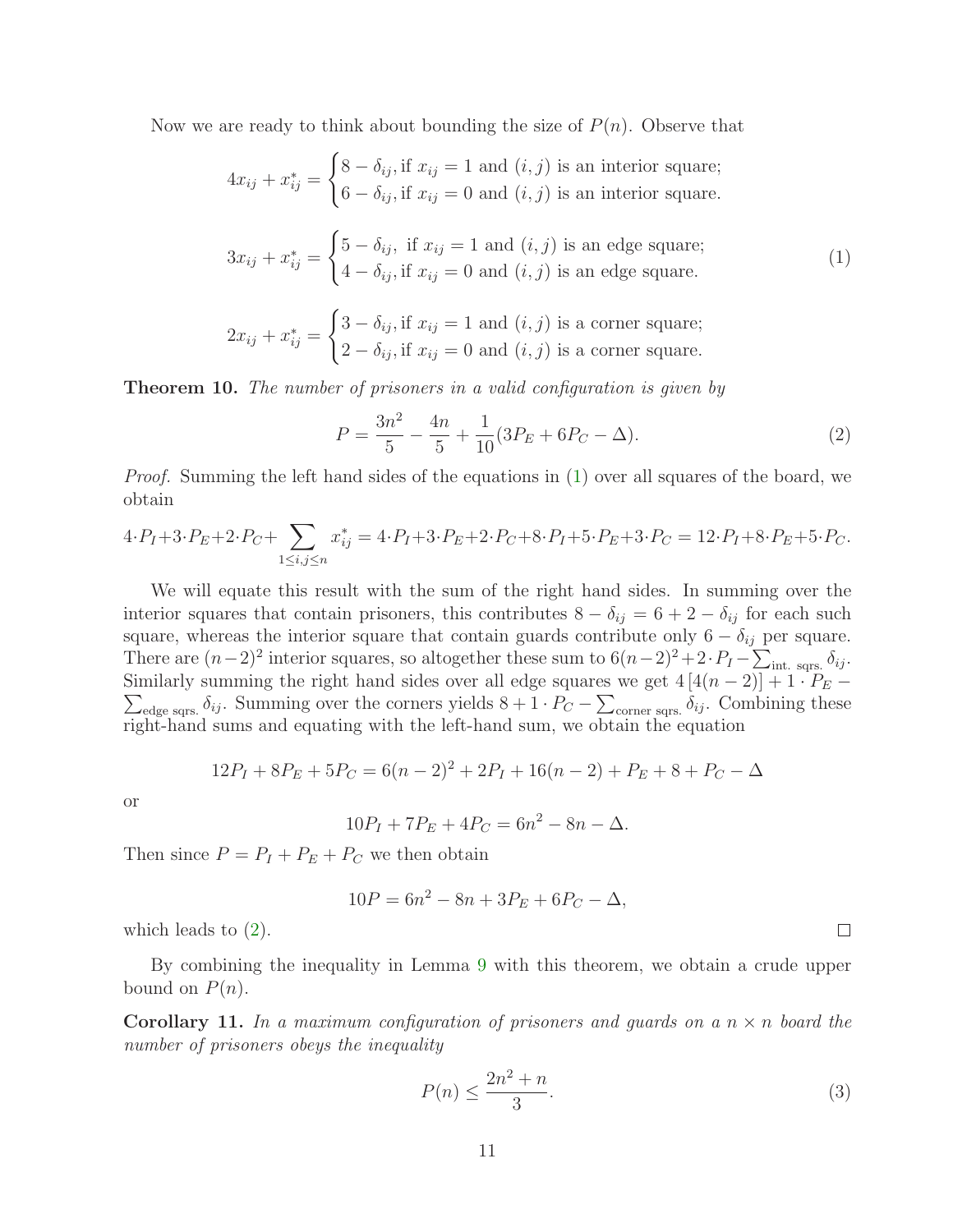Proof. Using Lemma [9](#page-9-1) and [\(2\)](#page-10-1) we obtain

$$
P(n) \leq \frac{3n^2}{5} - \frac{4n}{5} + \frac{1}{10}(3P_E + 6P_C + 2G_I + G_E + G_C)
$$
  
= 
$$
\frac{3n^2}{5} - \frac{4n}{5} + \frac{1}{10}\left[2P_E + 5P_C + 2(n-2)^2 - 2P_I + 4(n-2) + 4\right]
$$
  
= 
$$
\frac{3n^2}{5} - \frac{4n}{5} + \frac{1}{10}\left[2P_E + 5P_C + 2(n-2)^2 - 2P + 2P_E + 2P_C + 4n - 4\right].
$$

This implies

$$
\left(1+\frac{1}{5}\right)P(n) \leq \frac{3n^2}{5} - \frac{4n}{5} + \frac{1}{10}(4P_E + 7P_C + 2n^2 - 4n + 4)
$$
  

$$
\leq \frac{3n^2}{5} - \frac{4n}{5} + \frac{1}{10}\left[(4)(4)(n-2) + (7)(4) + 2n^2 - 4n + 4\right]
$$
  

$$
= \frac{4n^2 + 2n}{5}.
$$

 $\left(4n^2+2n\right)$  $2n^2 + n$  $\sqrt{5}$  $\setminus$ Therefore  $P(n) \leq$ = .  $\Box$ 6 5 3

From Proposition 14 in [\[3\]](#page-17-0) one can heuristically obtain the upper bound of  $P(n)$  as being about  $\frac{2}{3}n^2$  as we have just seen, by neglecting the boundary vertices. We believe that  $\Delta \leq O(n)$  in general. This fact is equivalent to  $P(n) \leq 3n^2/5 + O(n)$ . However we can tighten the upper bound [\(3\)](#page-10-2) by getting a better estimate for  $\Delta$ .

<span id="page-11-0"></span>**Lemma 12.** In a valid configuration the net deficiency satisfies

 $\Delta > -1 \cdot G = -1(G_I + G_E + G_C).$ 

*Proof.* Recall our previous observations about the possible range of values for  $\delta_{ij}$ . If the  $(i, j)$ board position contains a prisoner then from the definition it follows that  $\delta_{ij} \geq 0$ . If the square is a corner or edge square containing a guard then  $\delta_{ij} \geq -1$ . For an interior square containing a guard, we have noted that  $\delta_{ij} \geq -2$ . Let us focus on this last case.

Suppose that a guard occupies the  $(i, j)$  interior position in a valid board configuration and that  $\delta_{ij} = -2$ . Then it must be the case that all adjacent squares contain prisoners, as depicted in Figure  $12(a)$  $12(a)$ . The g's denote guards that are then forced into the arrangement in order for the configuration to be valid. We see that each of the prisoners in the squares diagonally adjacent to this position lies adjacent to five or six guards (depending on the occupants in the squares marked with asterisks). The possible deficiency values for neighboring squares appear in Figure [12\(](#page-12-0)b). Summing these deficiency values, we find that the net contribution of the 3 × 3 block satisfies  $2 \leq \Delta_{local} \leq 6$ . Notice that, as the g's in Figure [12\(](#page-12-0)a) suggest, it is not possible for two such  $3 \times 3$  blocks around guards with deficiency  $-2$  to overlap. Thus, we see that each guard on the board contributes a net deficiency value not less than −1.

Summing the  $\delta_{ij}$ 's over all board positions, we have  $\Delta = \sum_{prisoners} \delta_{ij} + \sum_{gaards} \delta_{ij} \ge$  $-1 \cdot G$ .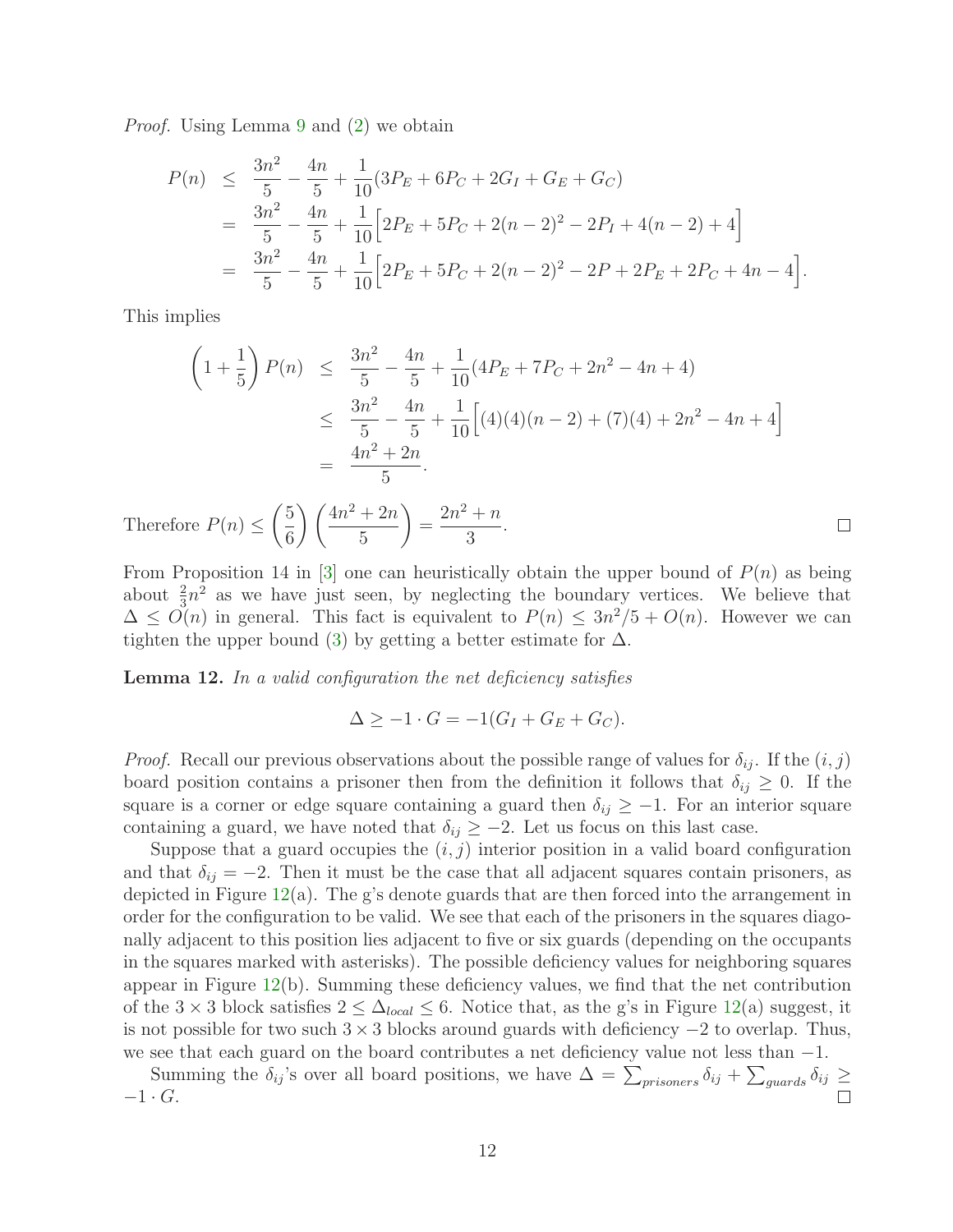| $\ast$ | g | g  | g | $\ast$ |  |                    |    |                      |  |
|--------|---|----|---|--------|--|--------------------|----|----------------------|--|
| g      |   |    |   | g      |  | $\mathbf{1}$       |    | 1,<br>$\overline{2}$ |  |
| g      |   |    |   | g      |  |                    | -2 |                      |  |
| g      |   |    |   | g      |  | 1<br>2<br><b>.</b> |    | 2                    |  |
| $\ast$ | g | g  | g | $\ast$ |  |                    |    |                      |  |
|        |   | (a |   |        |  |                    |    |                      |  |

<span id="page-12-0"></span>Figure 12: Local Configuration Near a Guard with Deficiency -2

Using this bound on  $\Delta$  in Theorem [10,](#page-10-3) we obtain a better upper bound for  $P(n)$ . The calculations parallel those used in the proof of Corollary [11.](#page-10-4)

**Theorem 13.** For an  $n \times n$  maximum arrangement of prisoners and guards, the number of prisoners,  $P(n)$ , satisfies the inequality

<span id="page-12-1"></span>
$$
P(n) \le \frac{7n^2 + 4n}{11}.\tag{4}
$$

 $\Box$ 

*Proof.* By Lemma  $12, -\Delta \leq G$  $12, -\Delta \leq G$ . Applying this upper bound in Theorem [10,](#page-10-3) we get

$$
P \leq \frac{3}{5}n^2 - \frac{4}{5}n + \frac{1}{10}\left[3P_E + 6P_C + G\right] = \frac{3}{5}n^2 - \frac{4}{5}n + \frac{1}{10}\left[3P + 3P_C - 3P_I + G\right]
$$
  
=  $\frac{3}{5}n^2 - \frac{4}{5}n + \frac{1}{10}\left[2P + 3(P_C - P_I) + n^2\right].$ 

Subtracting  $\frac{2}{10}P$  from both sides and combining the  $n^2$  terms, we see that this implies

$$
\frac{8}{10}P \leq \frac{7}{10}n^2 - \frac{4}{5}n + \frac{3}{10}(P_C - P_I)
$$
\n
$$
\leq \frac{7}{10}n^2 - \frac{4}{5}n + \frac{3}{10}(4 - P + P_E + P_C)
$$
\n
$$
\leq \frac{7}{10}n^2 - \frac{4}{5}n + \frac{3}{10}(4 - P + 4n - 4).
$$

The claim now follows after a bit of arithmetic.

Let us mention here that according to [\[8\]](#page-18-1), the *global offensive number*  $\gamma_0$  of a graph is the minimum cardinality of a global offensive alliance in that graph. An offensive alliance in a graph is a set of vertices, say  $O$ , with the property that a majority of the vertices in the neighborhood of every vertex in the boundary of  $O$  is in  $O$ . An offensive alliance  $O$  is said to be global if it affects all vertices not in  $O$ . It is easy to see that in the king's graph a minimum cardinality offensive alliance must be global. If we think of the vertices in such a global offensive alliance as guards and the rest of the vertices as prisoners we observe that the restriction on the prisoners is a little stronger than in our problem. This means that every minimum cardinality offensive alliance in the king's graph gives a valid configuration of prisoners versus guards in our domination problem. Hence  $n^2 - \gamma_o \le P(n)$ . Since the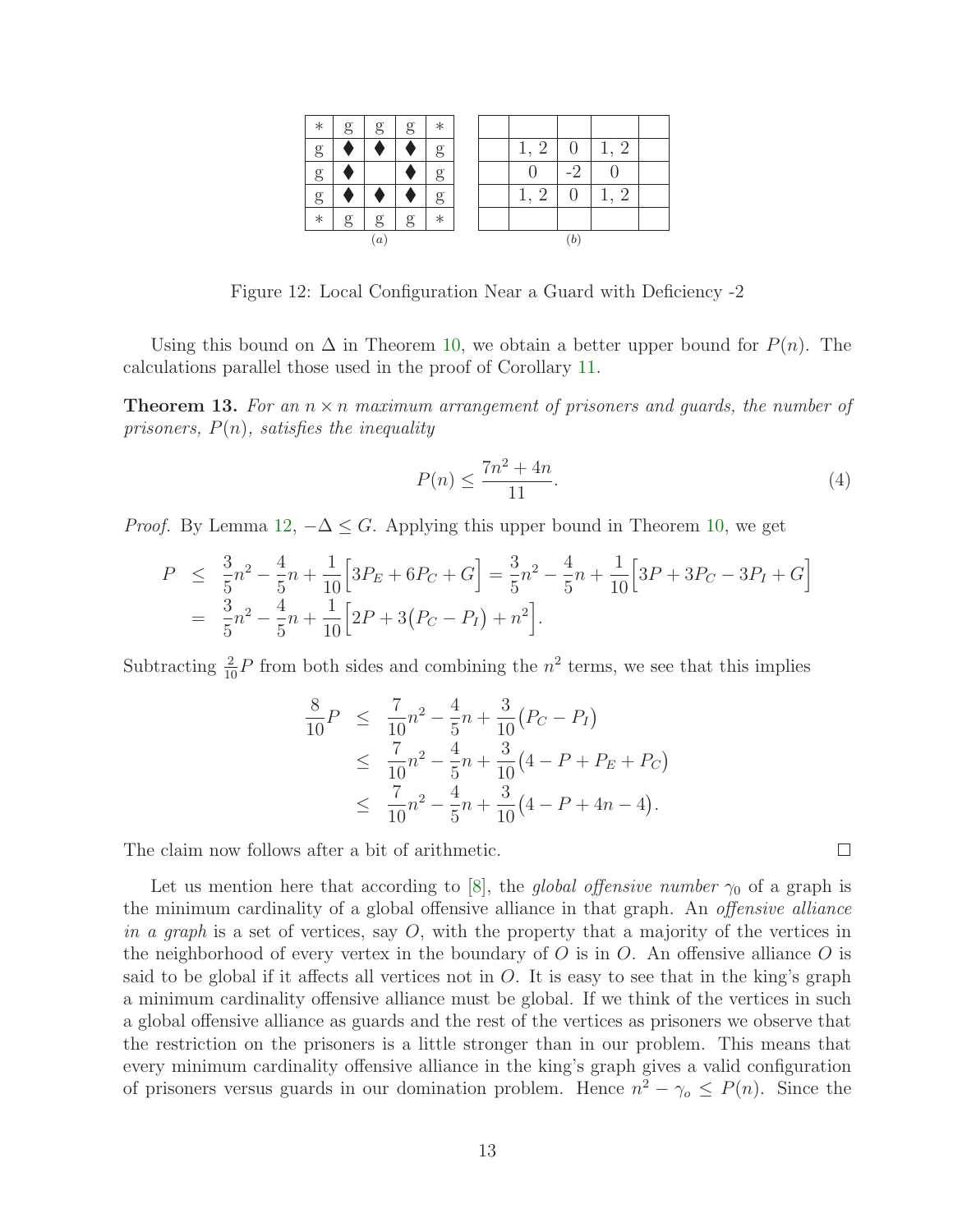number of edges in the king's graph is  $m = 4n^2 - 6n + 2$  for an  $n \times n$  board, and the maximum degree is 8, we get from Theorem 7 in [\[8\]](#page-18-1) that

$$
\gamma_o(K_n) \ge \lceil \frac{9n^2 - 12n + 4}{25} \rceil.
$$

For every  $n \geq 2$ , this inequality follows from [\(4\)](#page-12-1) as a corollary.

**Corollary 14.** The global offensive alliance number  $\gamma_o$  for the king's graph associated with an  $n \times n$  board satisfies

$$
\gamma_o(K_n) \ge \lceil \frac{4n^2 - 4n}{11} \rceil.
$$

## <span id="page-13-0"></span>5 Grid type graphs and half-dependent best density arrangements

Thus far we have considered the Prisoners and Guards game using the king's graph to determine which board squares are adjacent. The "grid graph" provides another variation that graph theorists contemplate in domination problems; in this context we consider adjacent squares to be those that lie directly above/below or left/right of a particular square. This rule for adjacency resembles the movements of a rook on a chessboard, assuming the rook's move is limited to one square at a time.

If  $P_n$  denotes a path with n vertices and  $C_n$  is a cycle with n vertices, we will consider the naturally defined half-dependent problem in each of the three customarily grid type graphs:  $G_n := P_n \times P_n$  (the usual grid graph),  $GC_n := C_n \times P_n$  (cylindrical grid graph), and  $GT_n := C_n \times C_n$  (toroidal grid graph). We are going to use the model of an  $n \times n$ chess board in order to think about these graphs. The half-dependent problem in each one of these graphs is to determine the maximum cardinality of a set of prisoners such that each one has at least as many guards around (neighbors) as other prisoners. Let us denote by  $P_{grid}(n)$ ,  $P_{grid}$  cylinder(n), and  $P_{grid}$  torus(n) respectively, the maximum cardinality of a  $(1/2)$ -dominating set of prisoners in each of the corresponding graphs as above.

As shown in [\[7\]](#page-18-2) we can easily derive that the following limits exist and in fact

$$
\lim_{n \to \infty} \frac{P_{grid}(n)}{n^2} = \lim_{n \to \infty} \frac{P_{grid\ cylinder}(n)}{n^2} = \lim_{n \to \infty} \frac{P_{grid\ torus}(n)}{n^2} := \rho_{1/2}(grid).
$$

This is based on the fact that  $\limsup_{n\to\infty}\frac{P_{torus}(n)}{n^2}$  exists and one shows that

$$
\rho_{1/2}(grid) = \limsup_{n \to \infty} \frac{P_{grid\ torus}(n)}{n^2}.
$$

From Figure [13,](#page-14-0) we notice that in the toroidal case the following arrangement in  $GT_3$  (the shaded squares are prisoners and the unshaded represent guards) gives

$$
\rho_{1/2}(grid) \ge 2/3.
$$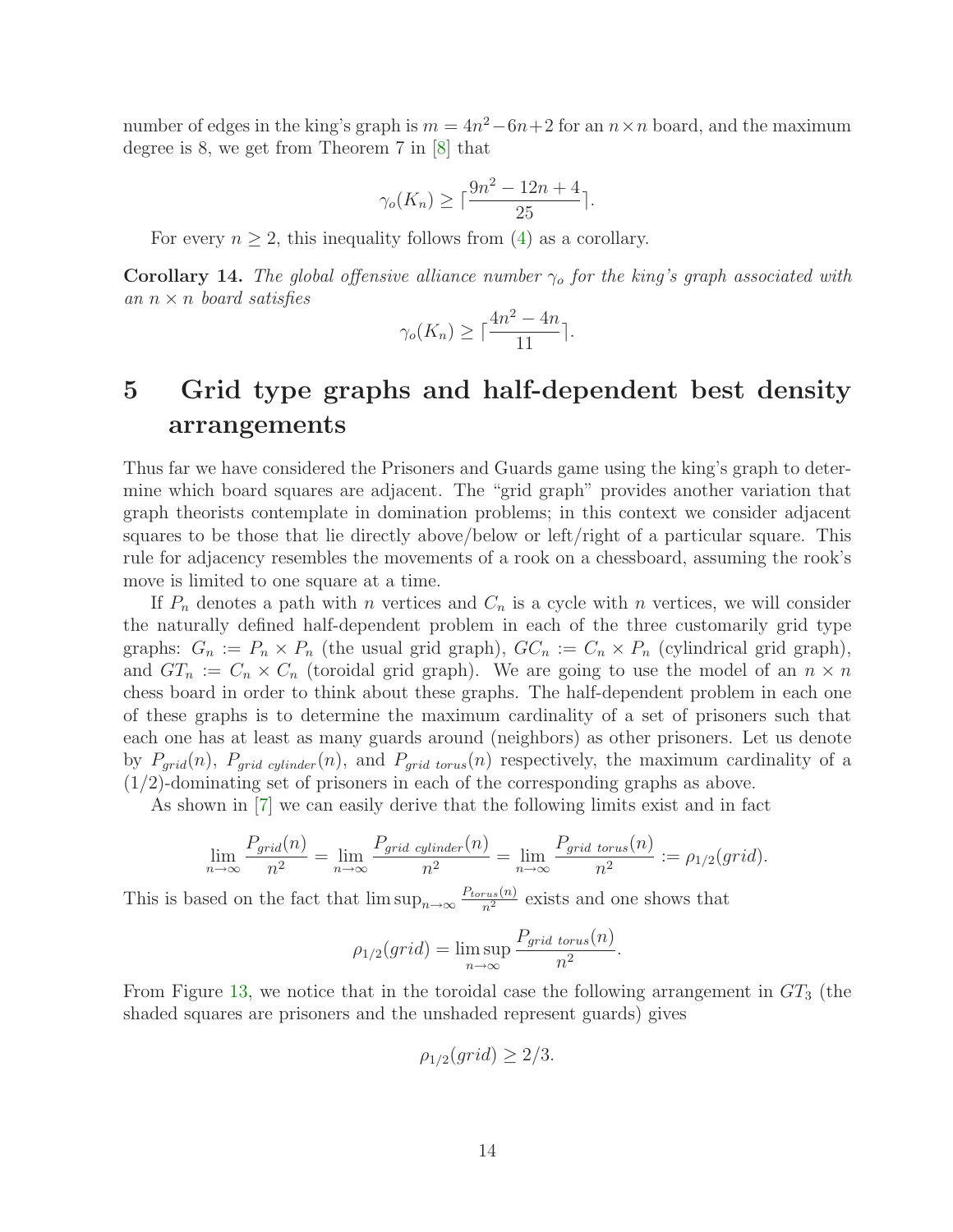<span id="page-14-0"></span>Figure 13: 6 prisoners out of 9

We next show that the inequality

$$
\rho_{1/2}(grid) \le 2/3\tag{5}
$$

must hold true. As before, we associate a binary matrix  $X = (x_{ij})$  defined by

$$
x_{ij} = \begin{cases} 1, & \text{if a prisoner lies in the } (i, j) \text{ position;} \\ 0, & \text{if a guard lies in the } (i, j) \text{ position.} \end{cases}
$$

The problem in the toroidal case is described by

$$
2x_{ij} + x_{ij}^* \le 4, \quad 1 \le i, j \le n,
$$

where  $x_{ij}^*$  is the number of prisoners lying in squares adjacent to the  $(i, j)$  square. If we add the above inequalities we get

$$
2\sum_{i,j} x_{ij} + 4\sum_{i,j} x_{ij} \le 4n^2,
$$

which gives  $P_{grid\ torus}(n) \leq \frac{2}{3}$  $\frac{2}{3}n^2$ . Hence, we must have

Proposition 15.

$$
\rho_{1/2}(grid) = \frac{2}{3}.
$$

We calculated some of the values of the sequences  $\{P_{grid}(n)\}, \{P_{grid\ cylinder}(n)\},$  and  ${P_{grid\ torus}(n)}$  using LPSolve IDE. These values are listed in the table below. One may try to use our techniques from previous sections in order to prove that the numbers listed below are valid:

|                                  |   |        | ◡                             |        | ◡                           |    | -  |                | υ   |    |    |    |
|----------------------------------|---|--------|-------------------------------|--------|-----------------------------|----|----|----------------|-----|----|----|----|
| $\mathcal{C}_{grid}(n)$          |   | ∩<br>↩ | $\overline{\phantom{0}}$<br>◡ | ◡      |                             | ∠∪ | ∠∪ | $\Omega$<br>◡  |     |    |    |    |
| $\, n$<br>$\int grid \ cylinder$ | U | ∩<br>↵ | $\overline{\phantom{0}}$<br>◡ |        |                             | ∠∪ | ∠∪ | $\Omega$<br>◡ィ |     |    |    |    |
| $\mathcal{F}_{grid\ torus}(n)$   | v | Ω<br>↵ | ⌒<br>O.                       | u<br>◡ | $\tilde{\phantom{a}}$<br>ŦΛ |    | 30 | 40             | -54 | 63 | —— | 96 |

Some arrangements that give the maximum number of prisoners in the usual grid graph for the half-dependent problem are included in Figure [14.](#page-15-0)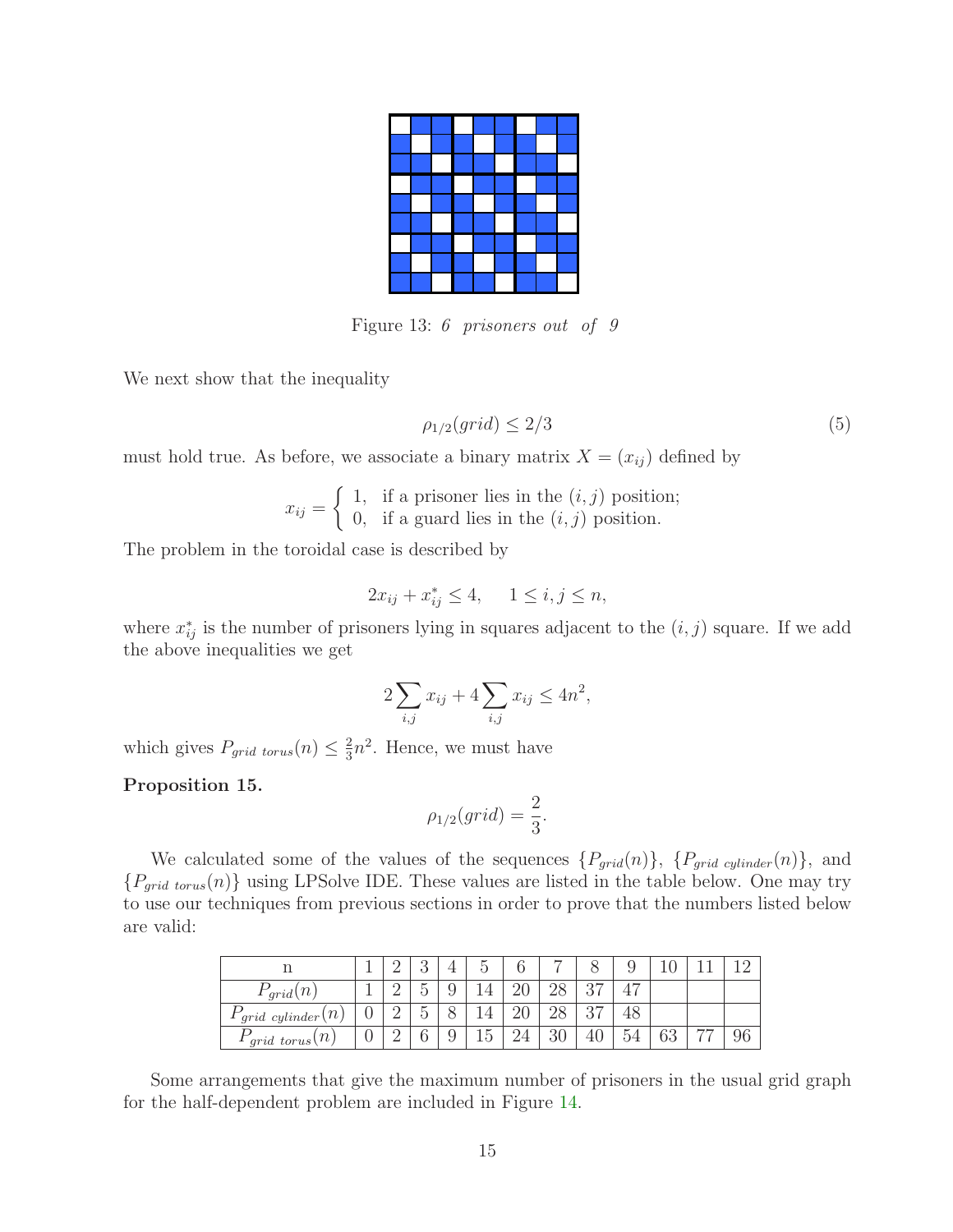

<span id="page-15-0"></span>Figure 14: Best half-dependent arrangements for  $G_n$ ,  $n = 2 \dots 9$ 

#### 6 Other Results, Conjectures and Open Questions

We believe that the method of finding an upper bound we implemented in Section 4, can be further sharpened. However, we have not found a complete analysis to show that for instance  $\Delta \geq -O(n)$  which, we think, would be the sharpest result for this type of domination problem. If this is true, the first approximation for  $P(n)$  will be  $P(n) = \frac{3n^2}{5} + O(n)$ . There is another interesting phenomenon here that we would like to mention. The boundary conditions are in a sense less restrictive than the constraints in the center of the board. As a result it is expected to have quite a good proportion of prisoners on the boundary in a maximum configuration. In support of this we present two examples we found that give "best" (so far) arrangements/proportions in the cases  $n = 15$  (Figure [15\)](#page-16-0) and  $n = 21$ (Figure [16\)](#page-16-1). It seems to be possible to construct a sequence of arrangements for which

$$
\liminf_{n \to \infty} \frac{P(n) - \frac{3n^2}{5}}{n} > 0.
$$

Ionascu, Pritikin, and Wright have established values of  $P(n)$  for  $n \in \{7, 8, 9, 10, 11\}$  [\[7\]](#page-18-2). Most of their arrangements were obtained using the LPSolve IDE program in the Lesser GNU public domain for solving integer linear programming problems with Branch-and-Bound and Simplex Methods. The second author used CPLEX while visiting at the Georgia Institute of Technology in the Faculty Development Program in 2005-2006; with the help of Professor William Cook he analyzed the case  $n = 11$ .

Many interesting questions remain to be answered. What are the values of  $P(n)$  for integers n larger than 11? With error-free play, does one particular player enjoy an advantage? Perhaps the advantage varies with the board size.

If  $P(n)$  is odd, we conjecture that the game favors the red player, but it is not clear that a winning strategy exists. When  $P(n)$  is even, we suspect that error-free play by both players will lead to a tie.

Given that we find several maximal  $4 \times 4$  board configurations with eight prisoners (an even number), it seems that the second player (blue) will find opportunities to win unless s/he is forced to use Rule I. The question is: can the red player always achieve a win or a tie? We believe there is a strategy for the red player to win despite all of these chances for the blue player. In general, it appears that the final maximal configuration is an important factor in the game, since the number of prisoners in it determines the fate of the game. So it is in the red player's interest to end in a maximal arrangement with an odd number of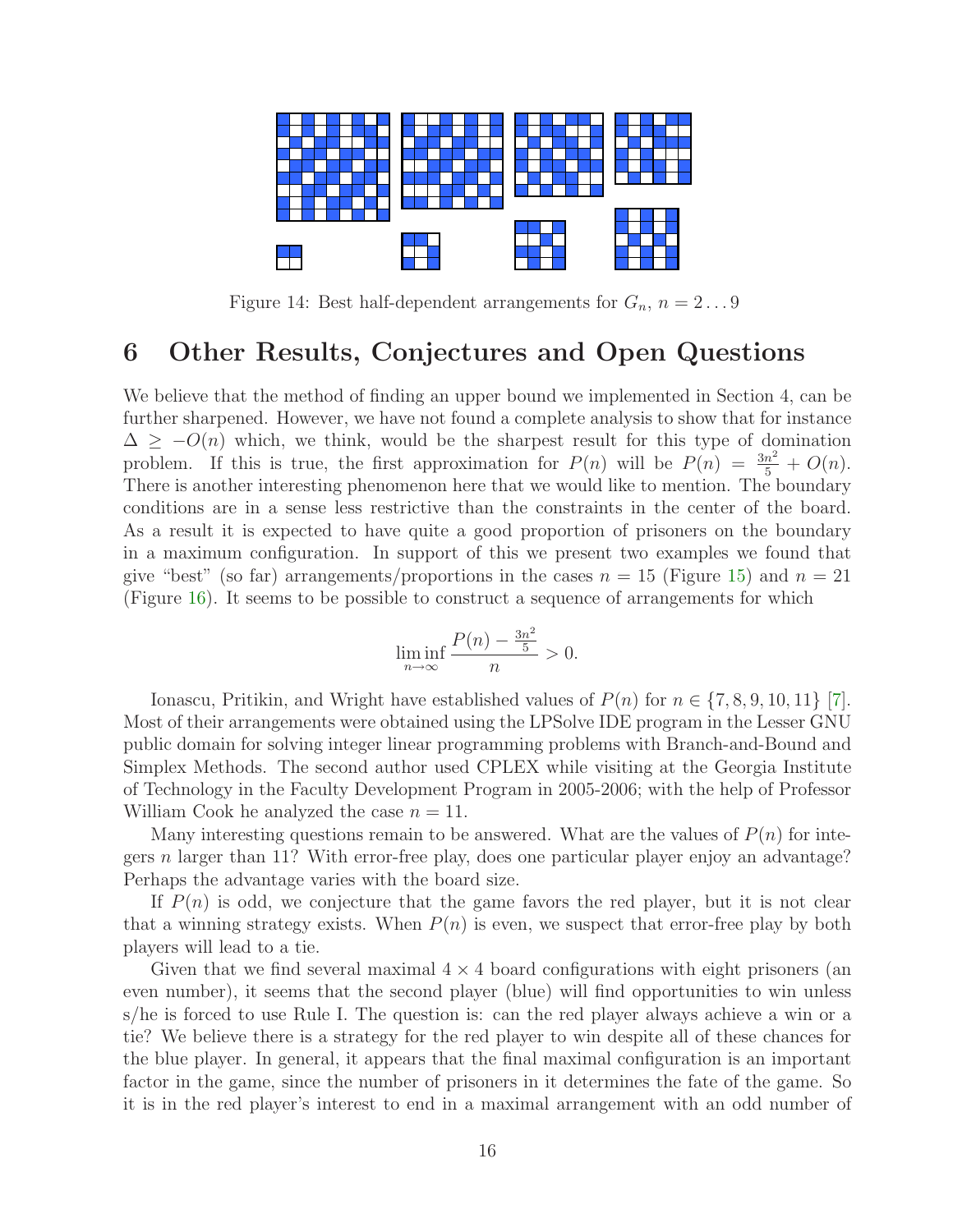<span id="page-16-0"></span>Figure 15: 136 prisoners,  $\frac{3}{5}(15^2) = 135$ 



<span id="page-16-1"></span>Figure 16: 266 prisoners,  $\frac{3}{5}(21^2) = 264.6$ 

prisoners on the board. Similarly it is part of the blue player's strategy to divert the end configuration to a maximal one that has an even number of prisoners. Each player may change the configuration at only one place at which the opponent has previously placed his two prisoners and leave one of them as it is. As a result, almost half the prisoners on the final board configuration are where each player wanted them to be. So from this perspective the end game is dictated by the parity and the number of maximal configurations with  $P(n)-1$ ,  $P(n) - 2$ , ... prisoners.

In this paper, we have shown that  $P(n)$  is bounded above by  $\frac{7n^2 + 4n}{11}$ 11 , but we conjecture that  $P(n) = 3n^2/5 + O(n)$ . Computer assisted methods as employed in [\[7\]](#page-18-2) show that this bound can be improved and that our conjecture is very plausible. It would be great to see a case analysis proof similar to those used here of our conjecture.

### 7 Acknowledgments

First, we thank the referee of this paper who has pointed us in the right direction to relate our work with other papers in the domination literature and whose encouragement to look at different graphs lead to the inclusion of Section [5.](#page-13-0)

Special thanks go to Annalisa Crannell, of Franklin and Marshall College, for her many helpful comments and suggestions for this paper. We also thank Mike McCoy, a Columbus State University student who spent hours designing a program that has a very good run-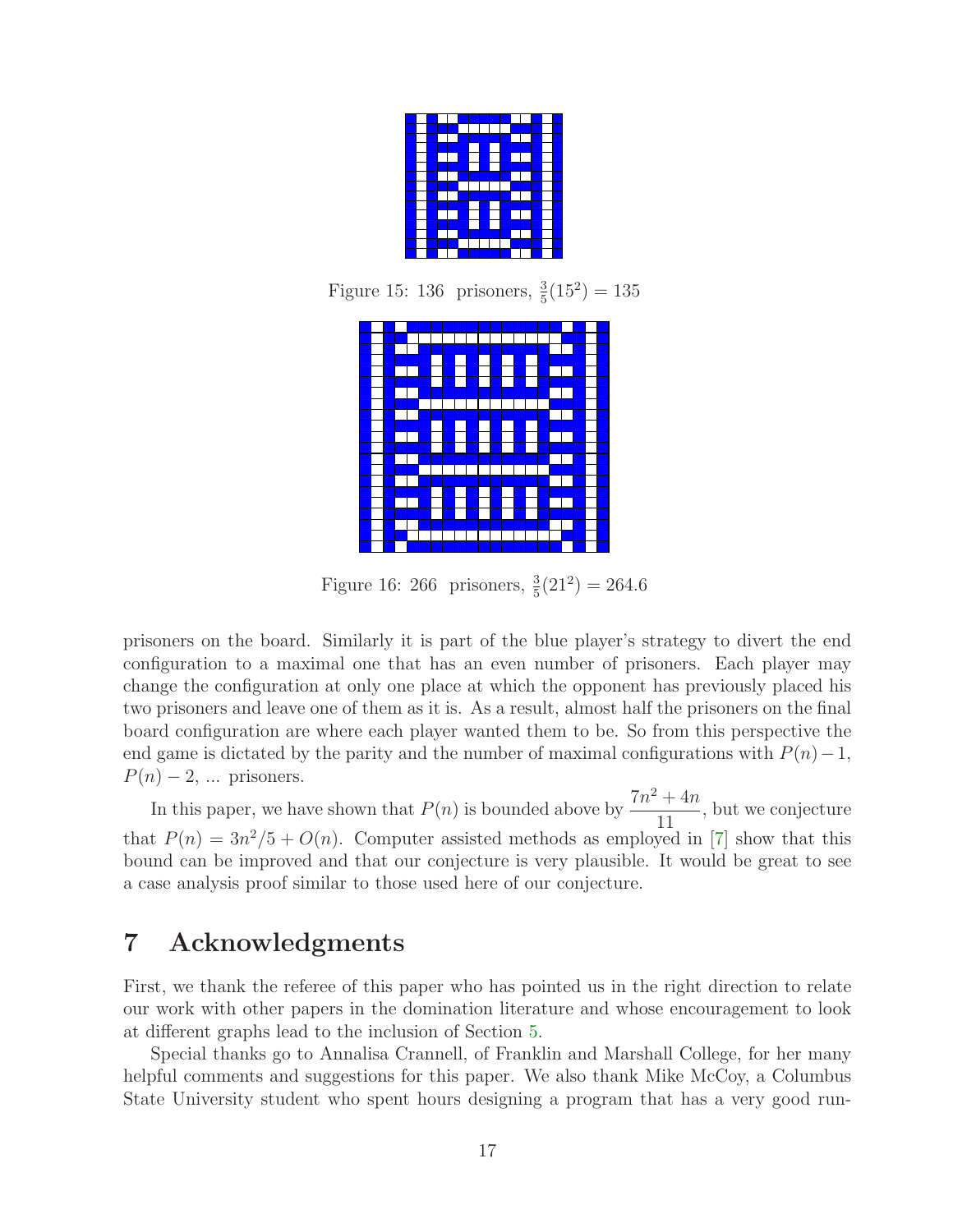

<span id="page-17-5"></span>Figure 17: 777 prisoners,  $\frac{3}{5}(36^2) = 777.6$ 

time, even for large size boards, and is producing arrangements that we think are "very close" to maximum arrangements. We include in Figure [17](#page-17-5) one of them as a curiosity in the case  $36 \times 36$  (containing 777 prisoners).

#### <span id="page-17-3"></span>References

- <span id="page-17-1"></span>[1] R. Aharoni, E. C. Milner and K. Prikry, Unfriendly partitions of graphs, J. Combin. Theory Ser. B 50 (1990), 1–10.
- [2] J.-P. Bode, H. Harborth, and M. Harborth, King independence on triangle boards, Discrete Math. 266 (2003), 101–107.
- <span id="page-17-0"></span>[3] J. E. Dunbar, D. G. Hoffman, R. C. Laskar, L. R. Markus, α-domination, Discrete *Math.* **211** (2000), 11–26.
- <span id="page-17-2"></span>[4] R. D. Dutton, R. Lee, and R. C. Brigham, Bounds on a graph's security number, Discrete Appl. Math. 156 (2008), 695–704.
- [5] J. Fink and M. S. Jacobson, n-domination in graphs, in Y. Alavi, G. Chartrand, L. Lesniak, D. Lick, C. Wall, eds., Graph Theory with Applications to Algorithms and Computer Science, Wiley-Interscience, New York, (1985), pp. 283–300.
- <span id="page-17-4"></span>[6] S. M. Hedetniemi, S. T. Hedetniemi and R. Reynolds, Combinatorial problems on chessboards: II, in T. W. Haynes, S. T. Hedetniemi, and P. J. Slater, eds., Domination in Graphs: Advanced Topics, Marcel Dekker, New York (1998), pp. 133–162.